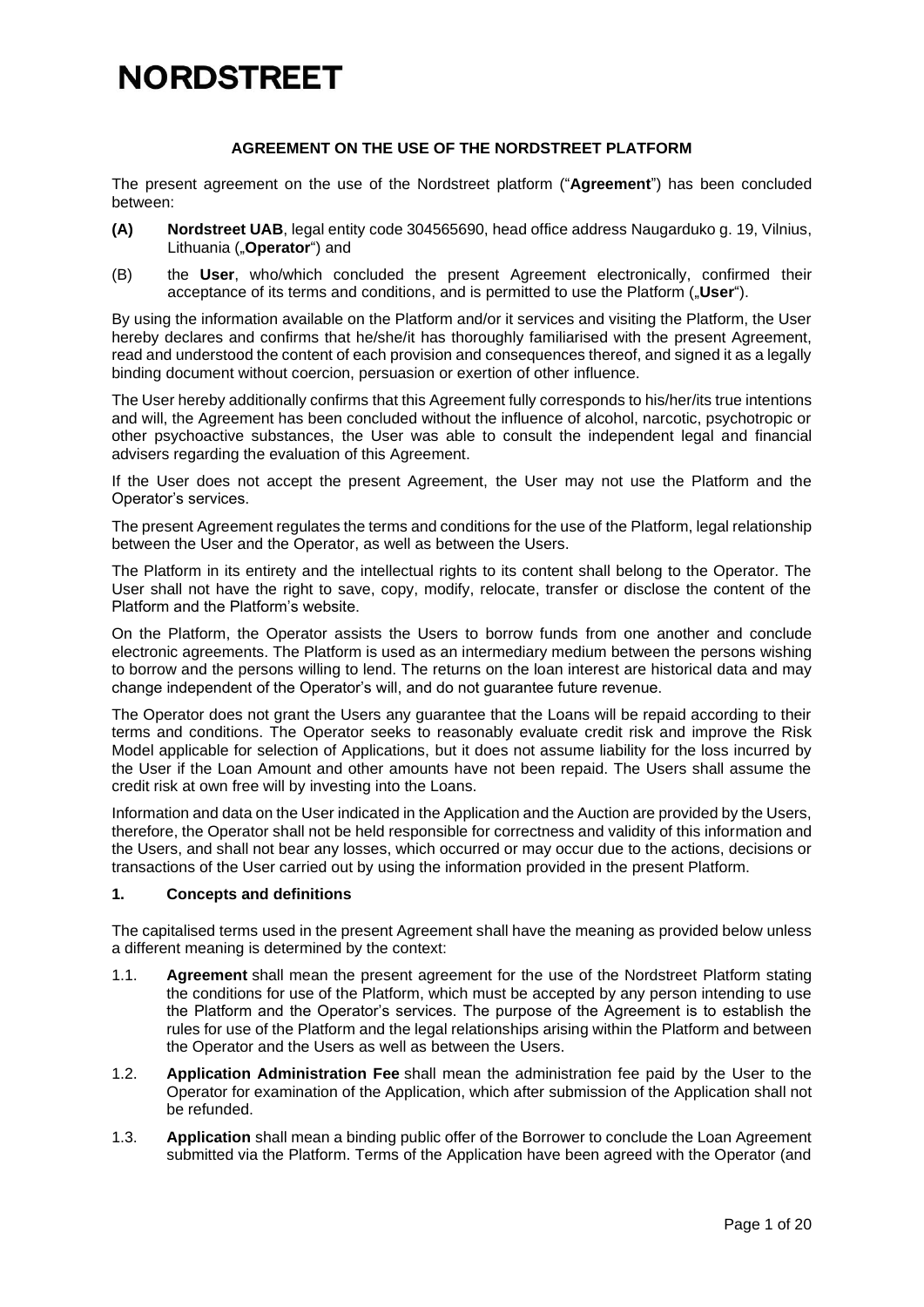approved by the Operator) and are substantiated by the written documents and data of the Borrower.

- 1.4. **Auction** shall mean a manner of conclusion of the Loan Agreement between the Users, where the Loan Agreement is concluded between the Borrower, which submitted the Application (confirmed by the Operator) and initiated a specific auction, and the Investor/s, who/which provided the fastest Offer/s according to the terms and conditions of the Auction.
- 1.5. **Automatic Investment Function** is the functionality offered in the Platform to Users which allows choosing the Criteria of investment published in the Platform and acceptable to Users in advance and make Offers automatically to finance the Applications submitted by the Borrower in the Platform on the basis of such choice. Upon making Offers and using this functionality, the funds are automatically booked and/or automatically charged from the Lender's NS Pay account are for financing a respective Application.
- 1.6. **Borrower** shall mean a profit-making legal entity.
- 1.7. **Debt Administration Fee** shall mean the fee paid by the Investor to the Operator for administration and recovery of the Borrower's debts originating from and/or associated with the Loan Agreement (the Loan Amount, Compensatory Interest, fines, etc.).
- 1.8. **General Terms** shall mean the general terms and conditions of the Loan Agreement including any supplementations or modifications thereto.
- 1.9. **Interest** shall mean the annual interest rate on the Loan Amount which the Borrower shall be obliged to pay to the Investor and which has been indicated in the Application prior to the Auction.
- 1.10. **Investment transfer** shall mean the functionality provided to the Lenders in a platform allowing to transfer (i.e. use as a new investment) the Borrower's Repayments under the Loan Agreement (to be refinanced) to another new Loan Agreement concluded for the purpose of refinancing by the same Borrower in accordance with the procedure set forth in this Agreement.
- 1.11. **Investor** shall mean a natural person above the age of 18 years or a legal entity duly registered on the Platform, who/which submitted the Offer via the Platform.
- 1.12. **Late Repayment Fee** shall mean the one-off fee indicated in the Service Rates and payable by the Borrower to the Operator each time when the Borrower is in delay to perform (nonperformance or defective performance) its financial obligation under the Loan Agreement (for the sake of clarity, here is an example: It is specified in the Loan Repayment Schedule that the Borrower shall make payments under the Loan Agreement by the 15th day of each month. If the Borrower does not make an adequate payment by the 15th of March, the Borrower is subject to one-off Late Repayment Fee; subsequently, if the Borrower again fails to make its next payment by the 15th of April, the Borrower is again subject to one-off Late Repayment Fee).
- 1.13. **Lender** shall mean the Investor who/which has concluded the Loan Agreement.
- 1.14. **Loan Agreement** shall mean an agreement between the Borrower and the Lender/s concluded via the Platform, on the basis of which: the Lender/s shall grant a loan to the Borrower according to the terms and conditions of the agreement, and the Borrower shall be obliged to repay the loan received and pay any related fees (Interest, etc.). The Users are aware that any modifications and annexes to the Loan Agreement made by a mutual agreement between the Users shall be an integral part of the Loan Agreement and legally binding to the Parties. The Loan Agreement shall be constituted by a separate agreement concerning special terms of the Loan Agreement signed between the Operator (on behalf of and for the benefit of the Lenders) and the Borrower as well as the Application (the Quote) submitted by the Borrower and approved by the Operator on the basis of this agreement and the Offer (the acceptance) of the Lender as well as the General Terms together with all amendments and supplements.
- 1.15. **Loan Amount** shall mean a sum of money lent by the Investor/s to the Borrower via the Platform, which conforms to the amount stated in the Borrower's completed Application, and which the Borrower shall be obliged to repay to the Investor/s, including payment of the Interest and other fees.
- 1.16. **The NS Pay account means the unique Lender's or the Borrower's account opened in UAB "NS Pay", legal entity code 305652931, head office address Vašingtono a. 1-62,**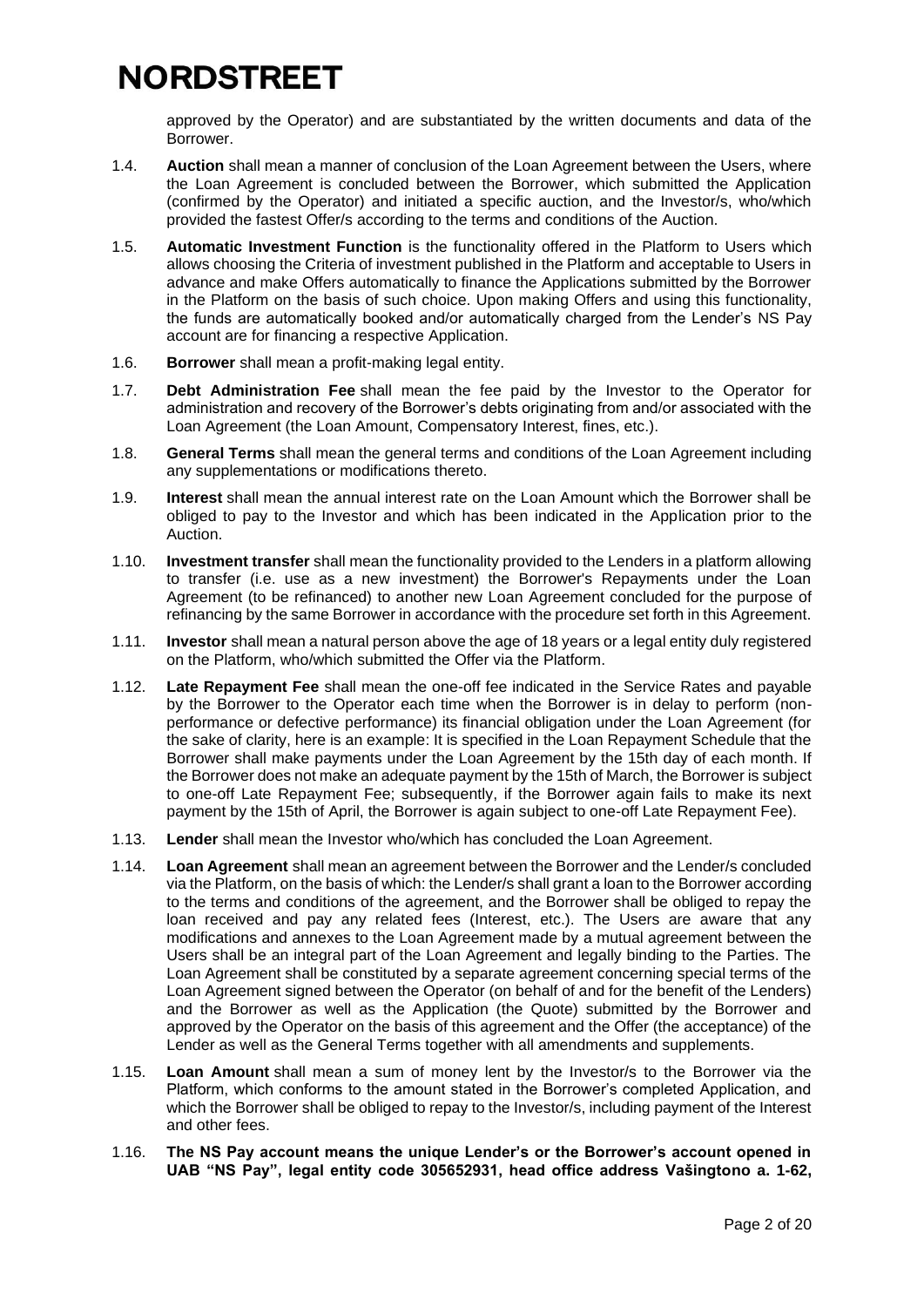**Vilnius, Republic of Lithuania which is used to transfer the Loan Amount, and to credit**  or debit any charges. UAB "NS Pay" is an electronic money institution under the **supervision of the Bank of Lithuania that is responsible for proper functioning of the account.**

- 1.17. **Offer** shall mean the binding consent (acceptance) in respect to the Loan provided via the Platform granted by the User intending to lend money to the User who/which submitted the Application, by which the User accepts and confirms the conditions indicated in the Application and intends to conclude the Loan Agreement according to the Application confirmed by the Borrower.
- 1.18. **Operator** is UAB Nordstreet, legal entity code 304565690, head office address Naugarduko g. 19, Vilnius, Lithuania. The Operator is included in the Public List of Crowdfunding Platform Operators maintained by the Bank of Lithuania.
- 1.19. **Operator's Fee** shall mean a one-off fee charged upon the agreement between the Operator and the Borrower, which the latter shall pay to the Operator for the Loan administration services under the present Agreement and the Loan Agreement until the obligations under the Loan Agreement have been discharged in full. The amount of the fee shall be determined for each Borrower individually, based on the Service Rates published on the Platform and taking into account the credit risk, amount of the Loan, the Loan repayment term and other material circumstances.
- 1.20. **Platform** shall mean the system supervised and managed by the Operator available at www.nordstreet.com by means of which the crowdfunding is being carried out. On the Platform, the Borrowers and Investors can borrow or lend money in the manner and on the terms specified in this Agreement by participating in Auctions, this way creating the Loan relationship. The Operator shall perform its activities in the role of the Platform administrator.
- 1.21. **Repayable amount** shall mean the amount of the Loan to be repaid by the Borrower to the Lender under the concluded Loan Agreement with calculated Interest and other payable amounts.
- 1.22. **Rights of Recourse** shall mean the Investor's rights of recourse to the Borrower under the Loan Agreement, the amount of which is stated in the Offer (Special Terms), including all related or derived rights.
- 1.23. **Risk Model** shall mean a credit risk assessment model used and developed by the Operator, statistical data, algorithms for data analysis and other tools, by means of which the Operator seeks to reasonably assess the credit risk, and on the basis of which the Operator selects the Application and submits them for the Auction.
- 1.24. **Secondary market** shall mean the functionality (system) in the Platform through which the Users may transfer the available Rights of Recourse to other Users (or purchase from other Users, as appropriate).
- 1.25. **Service Rates** shall mean the fees payable by the Borrower as defined on the Platform, including the Operator's fees. The Service Rates are published on the Platform (amounts of certain Service Rates are specified in separate agreements between the User and Operator). The Service Rates shall be considered a part of this Agreement.
- 1.26. **Special Conditions** shall mean a separate agreement between the Operator (on behalf of and for the benefit of the Lenders) concerning special conditions of the Loan Agreement as well as the Application (the Quote) submitted by the Borrower and approved by the Operator and the Offer (the Acceptance) submitted by the Lender.
- 1.27. **User Account** shall mean an individual account of the User protected with a unique password and assigned to the User for performance of various actions on the Platform, i.e. to submit Applications and Offers, lend money, conclude the Loan Agreement, view the history of actions performed by the User, receive the Operator's messages and manage own account in other ways.
- 1.28. **User Code** shall mean a unique number attributed by the Operator to each registered Platform users, which is allocated for User identification.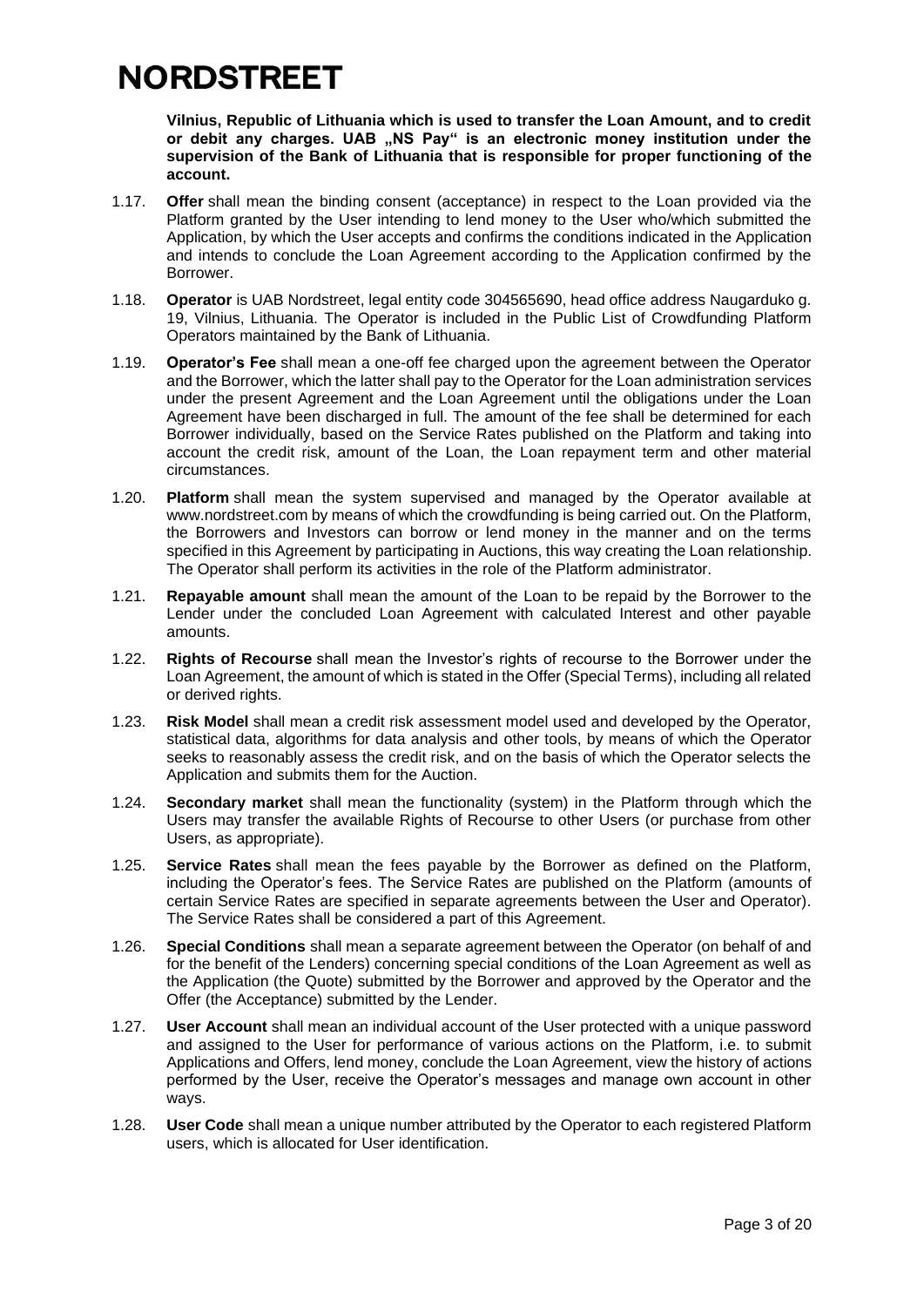1.29. **User** shall mean a natural person or a legal entity who/which is a member of the Platform, and who/which may act either as the Investor or the Borrower and has concluded the present Agreement by completing registration on the Platform according to the applicable conditions of the Agreement and has been correspondingly confirmed by the Operator.

### **2. Obligations of the User**

- 1.30. The User shall be obliged:
	- 1.30.1. to abstain from illegal activities on the Platform (including money laundering, legalisation of unlawfully obtained funds, etc.), and to communicate with the Operator and other Users according to the generally accepted moral and ethical principles;
	- 1.30.2. to provide only valid and correct information to the Operator and other Users;
	- 1.30.3. to protect the secrecy of the login data to the Platform and not to disclose them to the third persons. The User shall be responsible for any damages and losses incurred due to disclosure of the Platform login data to the third persons, which resulted in the creation of legal relations. The User hereby confirms that all agreements concluded via the User's Account shall be made with a true will of the User and will be binding to the User under any circumstances (including the cases where the third parties who gained access to the data have entered into agreements on behalf of the User – borrowed and/or lent money, and where the User has willingly disclosed the login data to the third persons, failed to treat these data with due care, etc.);
	- 1.30.4. to continuously update personal data (account number, name, surname, contact data);
	- 1.30.5. to change the login information of the User Account in the event of threat that these data have possibly been disclosed to the third persons;
	- 1.30.6. not to gather contact information, e-mail addresses or other data on the Users, except to the extent related to the Loan Agreement;
	- 1.30.7. not to advertise and promote other enterprises, products or services on the Platform without the prior written consent of the Operator;
	- 1.30.8. not to transfer or upload any data which might contain software viruses or other codes, files or programmes created to interfere with, restrict or damage the operating functions of the Platform or its hardware, software or communication equipment;
	- 1.30.9. not to upload another website/s to the Platform without the prior written consent of the Operator;
	- 1.30.10. if requested by the Operator, to provide, without delay, accurate and full information and/or documents necessary for the Operator to duly meet the requirements for prevention of money laundering and terrorist financing. The form, scope and methods of submission of the information to be provided shall be determined by the Operator.
- 1.31. The Operator shall have the right to restrict the User's right to use the Platform, including expulsion of the User from the Platform, and to take other measures the Operator deems necessary, including suspension or non-performance of the Operator's own rights and duties, if such actions or omission on behalf of the Operator is necessary in order to ensure unconditional functional operation of the Platform and/or rights and duties of other Users.
- 1.32. In all cases, the Operator shall have the right to suspend the User's registration in the Platform, suspend provision of the Operator's services to the User, and/or remove the User from the Platform, if:
	- 1.32.1. the User fails to fulfil its duties and/or obligations, has provided or provides incorrect, misleading, fraudulent and/or incomplete information;
	- 1.32.2. the User's conduct in relation to other Users is in prejudice to the generally accepted moral and ethical principles;
	- 1.32.3. there are reasonable grounds to suspect that the User's activities are carried out in prejudice to the requirements of the legal acts;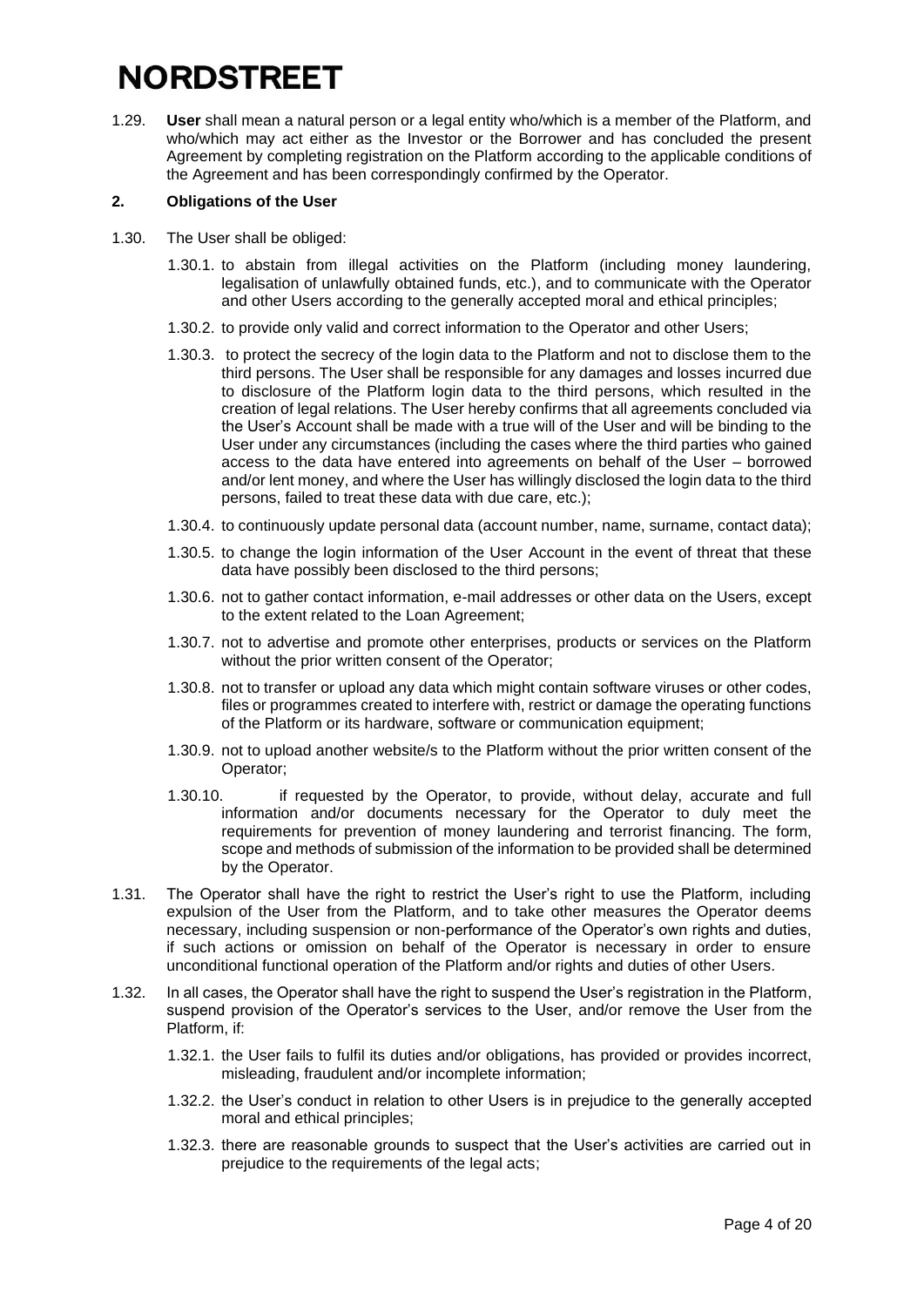- 1.32.4. the Operator suspects that the User, the User's activities and/or transactions carried out by means of the Platform violate the requirements for prevention of money laundering and terrorist financing.
- 1.33. In all cases, where the Operator has reasons to believe that the User presented incorrect personal details and/or illegally uses the personal data that do not belong to the Users, the Operator shall have the right to demand that the User provided the updated information and situation, and has the right to report this situation to the relevant law enforcement authorities.

#### **3. Use of the Platform and investments**

- 1.34. Any person wishing to use the services of the Platform must complete registration. The registration is free of charge. Upon completion of registration, the person becomes the User of the Platform and gains the right to invest and borrow freely and to submit Offers and Applications.
- 1.35. During primary registration, the User shall create the unique username and password for access to the User Account.
- 1.36. The services provided by the Platform shall be accessible only to the registered Users who confirmed their acceptance of the present Agreement. This is the essential condition for the use of the services and registration on the Platform. The Users who are natural persons may use the services provided by the Platform only themselves directly (and not through authorised persons or other representatives).
- 1.37. Each time the User wishes to perform any actions on the Platform, he/she shall be required to log in by entering the unique username and password. The Users may also be provided with an opportunity to log on the Platform by other alternative methods specified on the Platform.
- 1.38. Upon the User's electronic confirmation of his/her acceptance of the Agreement, it shall be considered duly concluded and valid. The Parties hereby agree that the User's actions made during registration on the Platform and acceptance of the present Agreement, the Special Terms (Offer and Application), the General Terms and other agreements, and the personal data provided during registration on the Platform (which shall be confirmed by the User by checking the box or clicking on the 'Agree' button, the User's code, details of SMS messages, statement from the User's NS Pay Account, e-mail of the User or the Platform, or voice records of a telephone conversations, or the Platform statement of the User's activities on the User's account on the Platform) shall be considered as the User's signature bearing legal power granted by legal acts, and the Application and the Offer, on the basis thereof the Loan Agreement has been concluded, under which the Loan Amount is transferred to the Borrowers, shall be considered equivalent to the document concluded in writing, and it shall create the same legal consequences as a document endorsed on each page by the signatures of the User.
- 1.39. Upon completion of the User's registration on the Platform, the Operator shall send all notifications addressed to the User to the e-mail address indicated by the User, and/or publish it on the Platform. The User hereby confirms that the User agrees that the notification by e-mail shall be considered to have been duly delivered in 24 hours of its sending, and if the notification is given on the Platform, it shall be considered to have been duly delivered within 1 (one) calendar days from its posting. The User shall be obliged to regularly check his/her e-mail box with the address provided to the Operator, and the User Account on the Platform and assume all risks related to situations where without the fault of the Operator, the messages sent by the Operator are not delivered to the User's e-mail box with the specified address and the User does not receive them on time and/or read does not them for any other reasons.

#### **4. User's identification**

- 1.40. The User intending to become the Borrower and/or Investor must, first of all, be identified. Identifying the Users (and their beneficiaries) is a means to implement the requirements for prevention of money laundering and terrorist financing.
- 1.41. In order to execute due identification of the User, the User shall always be obliged to create the User's NS Pay Account or link the existing NS Pay Account of the User with the Platform. The Users (e.g. legal entities) may be additionally asked to identify themselves by remote image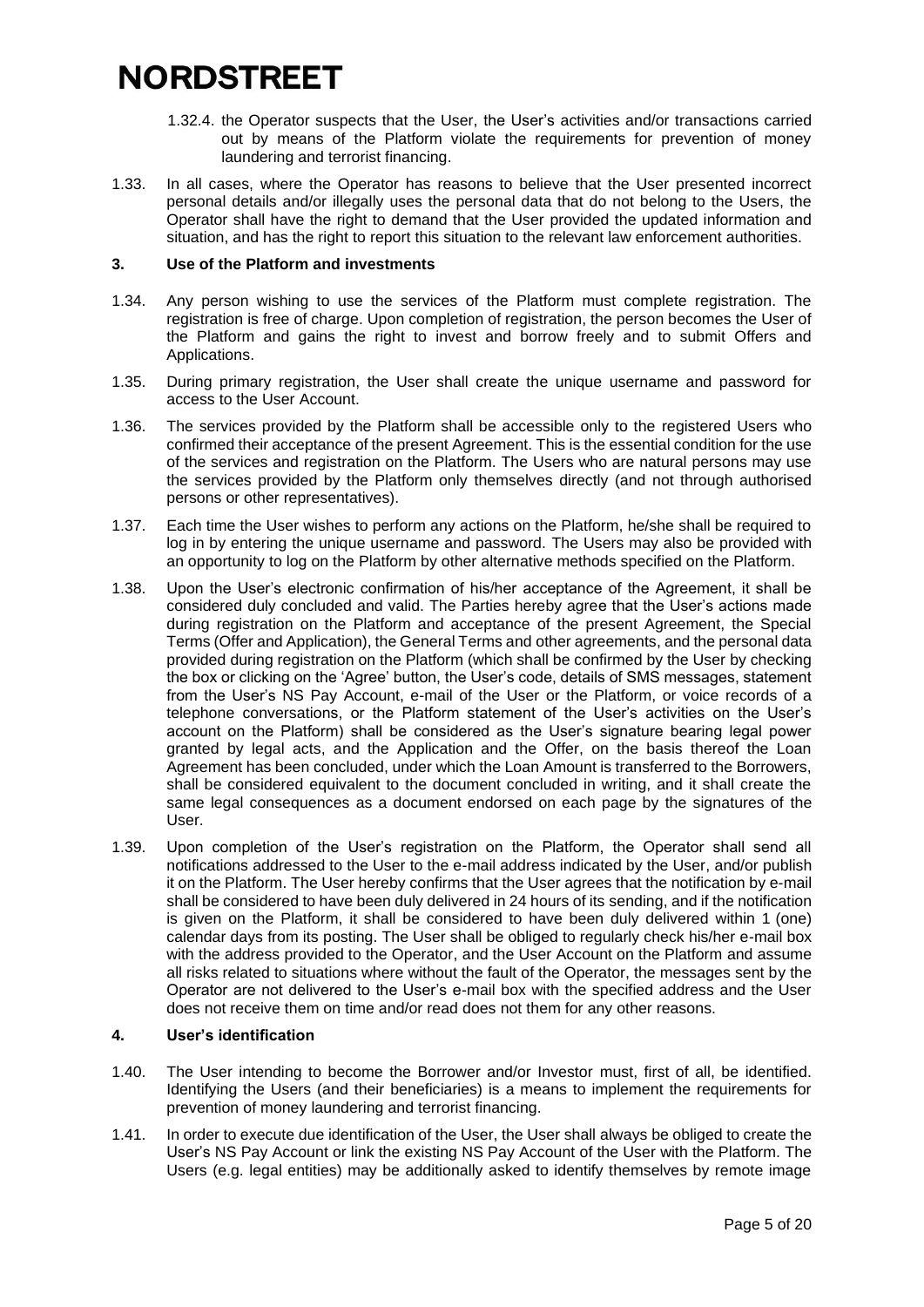transmission or another method permitted by legal acts. The specific method for the User's identification shall be chosen by the Operator.

- 1.42. The User's NS Pay Account shall be created by the User by clicking the respective links provided on the Platform. Later, the User may choose whether to create a new User Account or to confirm the User's identity by means of the existing NS Pay Account of the User. The Users who are natural persons may use the services provided by the Platform only themselves directly (and not through authorised persons or other representatives), and only by setting up the NS Pay Account in their own name.
- 1.43. All payments to the selected Borrowers shall be made by the Users themselves and only from their own NS Pay Accounts. Regardless, the User hereby confirms that the User grants additional authorisation to the Operator to manage the funds available on the User's NS Pay Account for the purposes of transfer (debit) of monetary funds on behalf of the Investors to the Borrower and/or Operator, and to credit funds from the Borrower for the benefit of the Investor and/or the Operator. If requested by the Operator, the User undertakes to issue a separate written document confirming that the Operator is authorised to manage the funds available on the User's NS Pay Account for the purpose specified above herein.
- 1.44. Upon confirmation of his/her/its identity, the User shall have the right to act as the Borrower and/or Investor and/or perform all other operations on the Platform.
- 1.45. Implementing the requirements for prevention of money laundering and terrorist financing, the Operator has the right to request that the User (both at the initial identification and during subsequent business relations with the Operator) would supply additional information and/or documents about the User, his/her/its beneficiaries, the origin of available funds, the activities pursued, etc. The scope and methods of submission of the information to be provided shall be determined by the Operator. The User undertakes to duly and timely submit the information requested by the Operator.

#### **5. Loan Amount, interest, repayment term and application**

- 1.46. The Loan Agreement shall be created on the Platform during the Auctions: when the Borrower submits the Application (Quote), which has been confirmed by the Operator, and during the Auction the Investor presents the Offer (Acceptance), upon a match between the essential conditions of the Application and the Offer (Special Terms) and acceptance of the Users of the General Terms, the Loan Agreement is consequently created. The essential conditions of the Loan Agreement shall be the Loan Amount, Interest and Loan Agreement term.
- 1.47. The User wishing to become the Borrower and filling in the conditions of the Application shall be obliged to specify the Loan Amount, Interest and Loan Agreement term for which the User wishes to borrow.
- 1.48. In the event the User intends to submit the Application, it shall transfer to the Operator's payment account EUR 250 (two hundred and fifty euros) as the Application Administration Fee, which after submission of the Application shall not be refunded (whether the Operator takes a decision to publish the Application on the Platform or not).
- 1.49. The requirements applicable to the Loan Amount:
	- 1.49.1. The amounts of Loan shall be provided and received via the Platform in euros.
	- 1.49.2. The Operator shall have the right to request that the User reduces the Loan Amount. If the User does not reduce the indicated Loan Amount, the Operator shall have the right not to confirm the Application and prevent opening of the Auction.
	- 1.49.3. The requirements applicable to the Interest:
	- 1.49.4. The User initiating the Auction shall set the Interest rates of the Loan Agreement;
	- 1.49.5. The Operator shall have the right to request that the User reduces or increases the Interest rates. If the User does not reduce or increase the indicated Interest rates as requested by the Operator, the Operator shall have the right not to confirm the Application and prevent opening of the Auction.
	- 1.49.6. The Investors who/which provide their Offers during the Auction shall lend at the Interest rates specified by the Borrower;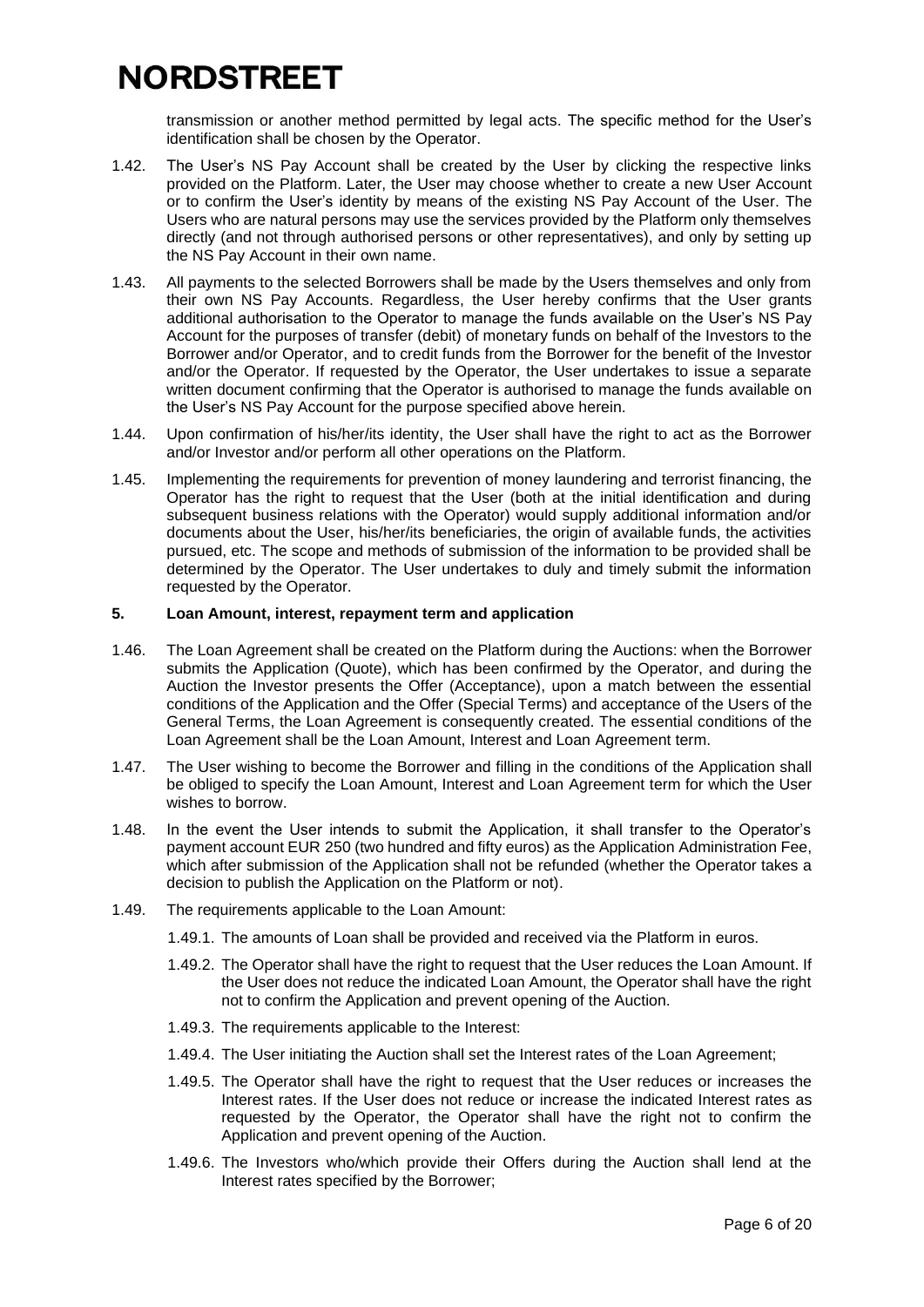- 1.49.7. If the Borrower delays payment of Interest, the Operator shall be allowed to apply the increased interest according to the rates indicated on the Platform or in the Loan Agreement.
- 1.50. The User shall have the right to indicate the desired Loan repayment term, which may not be shorter and/or longer than the shortest and longest Loan repayment terms acceptable to the Operator.
- 1.51. A unique document shall be generated for the User, which, according to the Loan Amount, Interest and Loan Agreement term indicated by the User, shall reflect the preliminary loan repayment schedule, all the fees payable by the User and other important information.
- 1.52. The User wishing to form the Application on the basis of this preliminary information shall be obliged to fill out the form available on the Platform or provided by the Operator individually. In each case, the Operator shall assess reliability of the User seeking financing (reputation and creditworthiness), and for that purpose the User undertakes to provide the Operator with the following:
	- 1.52.1. the financial reporting documents endorsed by signatures of the User's head and accountant, at the discretion of the Operator, presenting data for the last financial year, last 12 months or another period;
	- 1.52.2. the bank account statements for the past 12 months or for another period approved by the Operator;
	- 1.52.3. the acceptance of the General Terms expressed in an established procedure;
	- 1.52.4. the acceptance regarding processing of personal data of the User, its managers, and members and participants of other bodies expressed in an established procedure;
	- 1.52.5. the User's contact information;
	- 1.52.6. data regarding the immovable and (or) other property intended to be mortgaged/pledged;
	- 1.52.7. the User's Mano Creditinfo report from the website located at [https://www.manocreditinfo.lt/;](https://www.manocreditinfo.lt/)
	- 1.52.8. data on the property owned;
	- 1.52.9. data concerning the User's shareholders and number of shares held by them as well as the ultimate beneficiaries;
	- 1.52.10. data on mortgage of the immovable property and (or) property pledge;
	- 1.52.11. other information or documents requested by the Operator.
- 1.53. Upon receipt of the initial conditions of the Application, the Operator shall evaluate them, and shall have the right to:
	- 1.53.1. accept them;
	- 1.53.2. in cases where the provided information is inaccurate and/or where the Operator wishes to receive additional information from the Borrower, the Operator shall have the right to contact the User using the contact details and obtain the missing information in writing or by telephone;
	- 1.53.3. in cases where the User has provided fraudulent, incorrect and/or incomplete information in the formed Application, where, according to the data provided, the User does not conform to the Project Owners' reliability assessment criteria approved by the Operator and/or on any other cases, the Operator shall have the right to refuse to approve the Application at its own discretion and not to publish it on the Platform;
	- 1.53.4. in cases where, according to the information provided by the User, the Operator decided that the Loan Amount and/or Interest and/or Loan Agreement terms must be adjusted, the conditions of the Application shall be modified appropriately, and the User shall be informed by a separate notification regarding this situation. The User shall have the right not to agree with the new conditions of the Application, and not to confirm the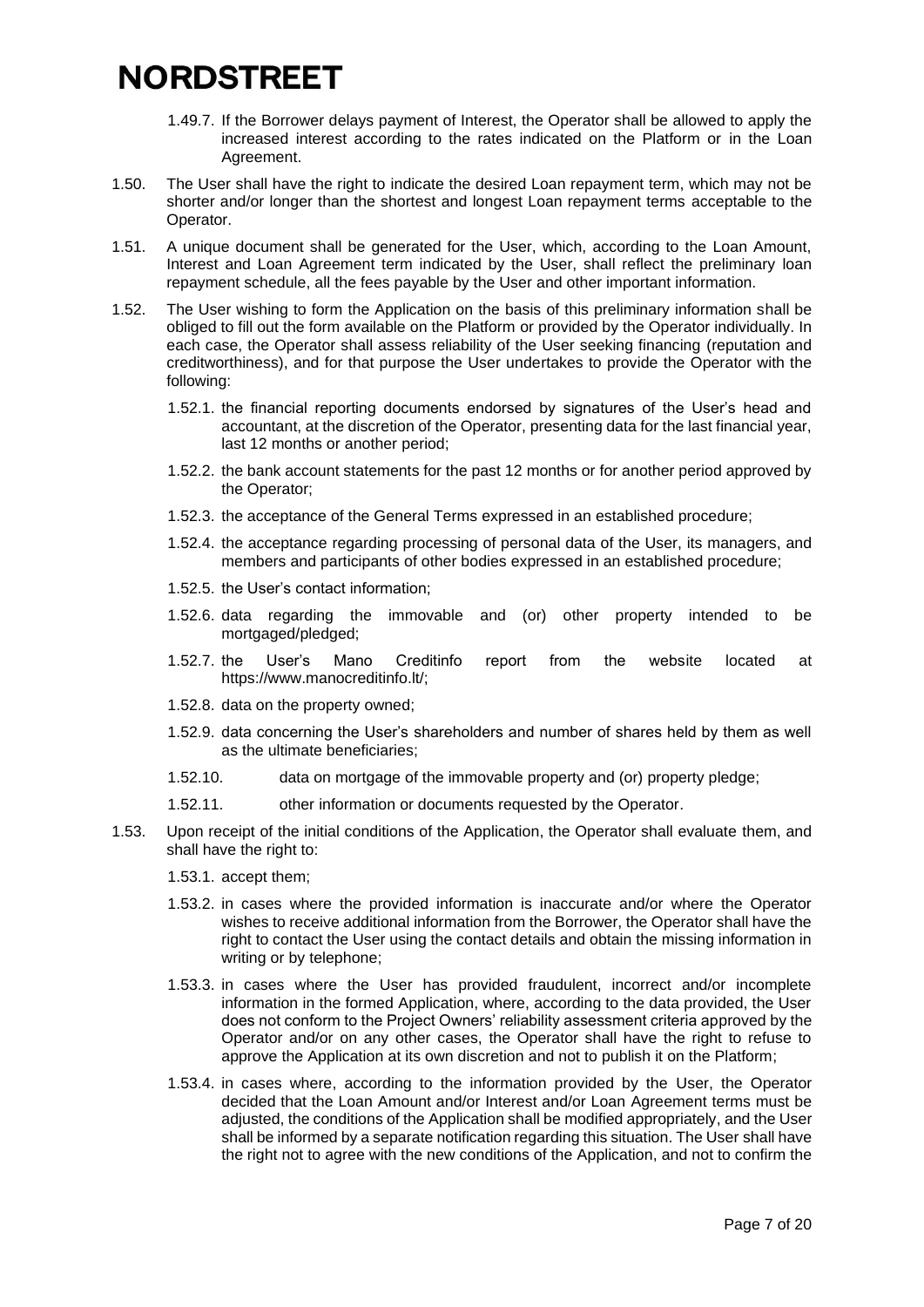same. In this case, the Operator shall be entitled not to approve the Application and not to publish it on the Platform.

- 1.54. After the Operator accepts all the conditions of the Application, the User and Operator shall (in writing or electronically) approve the final conditions of the Application and agree on publishing the Application on the Platform. Afterwards, the Application posted on the Platform shall be considered to be a binding offer to all Users, and the Auction shall be considered to be opened. Subsequently, the conditions of the Application may be changed only in the cases and procedure set forth in this Agreement.
- <span id="page-7-0"></span>1.55. The Application approved by the Operator shall be transferred to the Auction section for a period specified in the Application, which, however, shall not exceed 30 (thirty) calendar days. When the Operator approves the Application, transfers it to the Auction section and less than half of the Auction period indicated in the Application lapses, the Operator has the right:
	- 1.55.1. to recommend the Borrower to reduce the Loan Amount;
	- 1.55.2. to recommend the Borrower to divide the Loan Amount into different stages;
	- 1.55.3. to recommend the Borrower to extend the period of the Application.
- 1.56. If the Borrower agrees to the measures specified in paragraph [1.55,](#page-7-0) the Operator shall reduce the Loan Amount, divide the Loan Amount into different stages and/or extend the period of the Application, respectively. In any case, when applying such measures, the Operator shall be guided by the approved Policy for Identifying, Avoiding and Managing Conflicts of Interests, shall announce that the measures were applied on the Platform, and also notify the Investors who/which have made Offers at the Auction separately.
- 1.57. If the Investors present the Offers conforming to the Application before expiration of the period of 30 (thirty) calendar days or a shorter period specified in the Application, the Auction shall be considered to be completed and closed. In cases approved by the Operator, the User shall be allowed to establish the duration of the Auction, which may not be longer than 30 (thirty) calendar days.
- 1.58. If the Application has not been completed at 100 percent within 30 (thirty) calendar days or a shorter period specified in the Application, the Auction shall be considered uninitiated and no legal relationships shall be created in relation to the Loan Amount, Borrower, Investor and/or Operator, unless it is clearly indicated in advance that the Auction will be divided and executed in several stages until the total required Loan Amount is collected, or that the Loan Amount is reduced or the period of the Application is extended in the manner set forth in this Agreement. If the Auction does not take place for whichever the reason, the cash reservation on NS Pay Accounts of Investors for the Auction is cancelled, and the Investors have the right to freely dispose of the previously reserved cash.
- 1.59. The Operator shall not be held liable in cases where the Auction has not been initiated due to the reasons beyond the Operator's control.
- 1.60. After the Application has been published in the Auction section, the Operator shall have the right to disclose the following information about the Borrower: name, entity number, head office address, business address, area of operation, financial statements, number of employees, data on the Guarantee of Performance, and/or other information publishing of which is governed by the legal acts and/or which is reasonably necessary to the Investors for the evaluation of the Application according to its conditions and for presenting of their Offers.
- 1.61. The Investors shall have an additional possibility to ask questions to the Borrower, which together with the answers shall be visible to all the Users. The Operator shall use its discretion to select which answers should be published for the Investors and which should not.
- 1.62. During the Auction, every User shall have a possibility to view in real time the Offers provided.
- 1.63. During the Auction, the Investors may provide the Offers by setting the amount of the loan offered, however, they may not offer Interest rates that are lower and/or higher than those set by the Borrower. The principal of the loan offered by the Investor shall not be lower than EUR 100, while the total amount shall be expressed in euros (without cents) in terms of accuracy. The principal of the Loan Amount offered by the Investor shall not exceed the Loan Amount established by the Borrower in a specific Auction.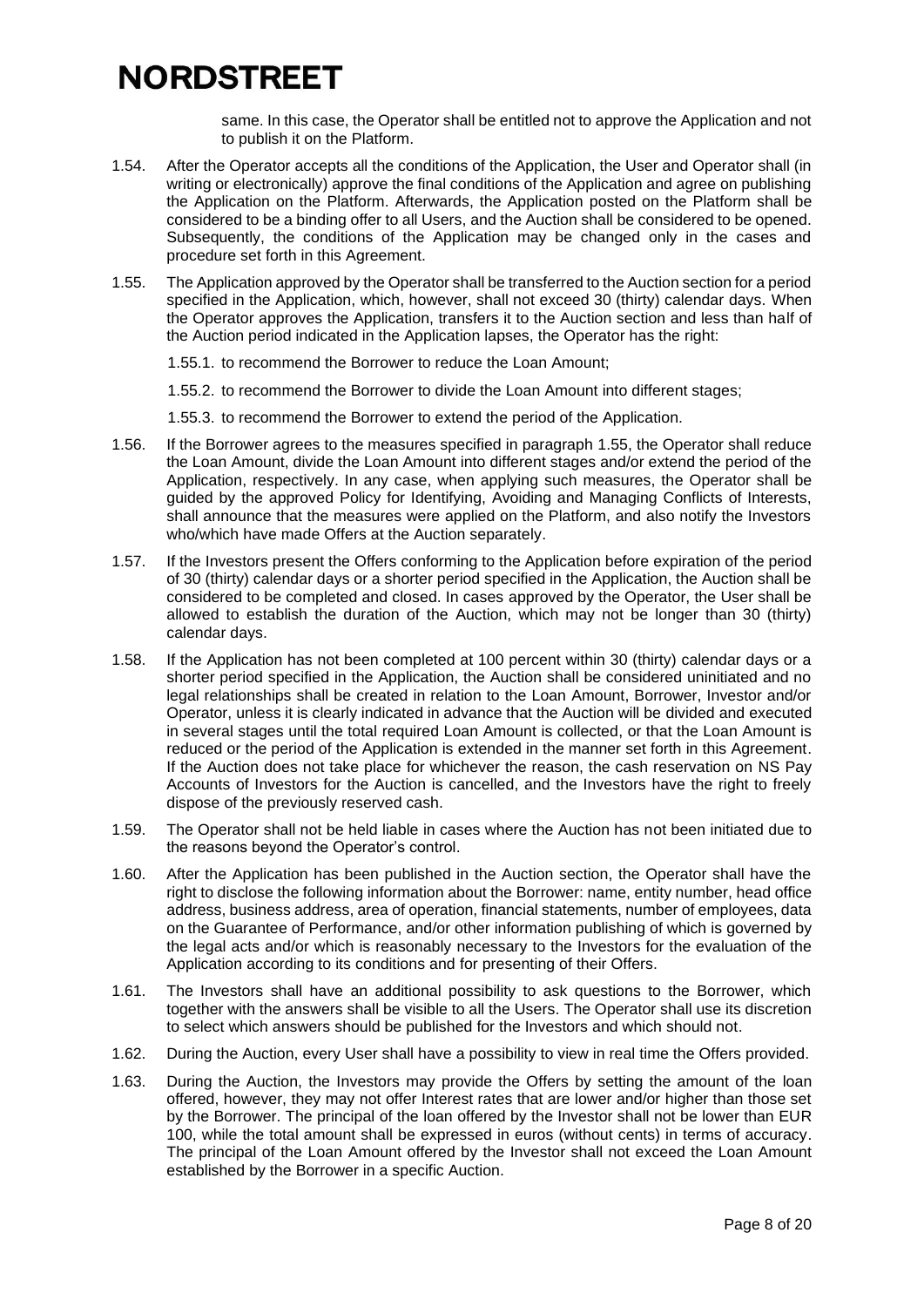- 1.64. The Investor shall not offer to lend more than the funds available in his/her/its NS Pay Account. Where during the Auction, the Investor confirms a concrete amount of money to the Borrower, the corresponding amount in the Investor's NS Pay Account shall be reserved for this specific loan.
- 1.65. The Investor who/which submitted the Offer during the Auction shall electronically confirm his/her/its acceptance of the Application conditions, i.e. by clicking on the 'Agree' button (or another similar button), the Investor shall provide an official consent for the conclusion of the Loan Agreement (acceptance). The Offer shall be irrevocable and invariable. The Offer shall be valid until the end of the Auction.
- 1.66. The Investor who/which confirmed the Offer shall not be permitted to provide a new Offer from the amount reserved and/or transfer this amount to the Investor's other account, except in cases where upon non-initiation of the Auction, the Operator cancels the reservation of such amount.
- 1.67. The Operator shall cancel the reservation of the Investor's funds, in cases where (i) the Auction has not been initiated, (ii) the Borrower fails to perform the actions required for pay-out of the Loan Amount, or (iii) in other cases stipulated in the Agreement or General Terms. In this case, after the cash reservation is cancelled, the Investor shall freely dispose of the amount of funds available on such Investor's NS Pay Account that was previously reserved.
- 1.68. Supervising the Auction, the Operator shall have the right to unilaterally restrict the Application and/or Offer without prior notice.

#### **6. Conclusion of the Loan Agreement**

- <span id="page-8-0"></span>1.69. The Investor wishing to participate in the Auction must in advance create the NS Pay Account, and have funds available on his/her/its NS Pay Account. Along with the Offer, the Investor shall provide a payment order for the transfer of funds from his/her/its NS Pay Account to the Borrower's NS Pay Account. The Investor hereby shall additionally grant the right and authorisation to the Operator, if necessary, for giving the instructions to UAB "NS Pay" to reserve and/or transfer (debit) the amount specified in the Offer from the Investor's NS Pay Account to the Borrower's NS Pay Account.
- 1.70. In any case, by participating in the Auction, the Investor shall make payments to the Borrowers from the NS Pay Account opened in the name of that Investor. If, when participating in the Auction, the Investor makes payments from NS Pay Account which is not opened in that Investor's name, such Investor shall assume all the liability for any consequences (to the Investor, Operator and/or other persons) related to non-fulfilment of the requirement stated in this paragraph of the Agreement.
- 1.71. The Loan Agreement shall be concluded by means of the Auction and considered automatically concluded between the Borrower and the Investor/s who/which won the Auction as of the date of the end of the Auction. The winning Investors shall be those who/which before the expiration of a set term or moment, where the Application has been filled out at 100 percent, present their Offers faster than other Investors, under a condition that the Borrower shall be generally offered the full Loan Amount.
- 1.72. The Operator shall record and register all the Offers provided in the Auction in a chronological order. This procedure shall be established according to the time displayed on the Platform.
- 1.73. The Auction shall be organised by the principle of priority, i.e. the Auction shall be won by the Investors who/which present their Offers first. The Investor shall not be able to withdraw the Offer following its submission.
- 1.74. The Auction shall be considered to be non-initiated and the Loan Agreement on the basis of the Application shall not be concluded, if within 30 (thirty) calendar days of the start date of the Auction or within in a shorter period specified in the Application, there are no Offers presented that match the full amount of the Application, unless it is clearly indicated in advance that the Auction will be divided and executed in several stages until the total required Loan Amount is collected.
- 1.75. Upon closing of the Auction, the Platform shall send notifications to the Users regarding the results of the Auction, naming the winning Users and Offers, on the basis of which the Loan Agreements have been concluded.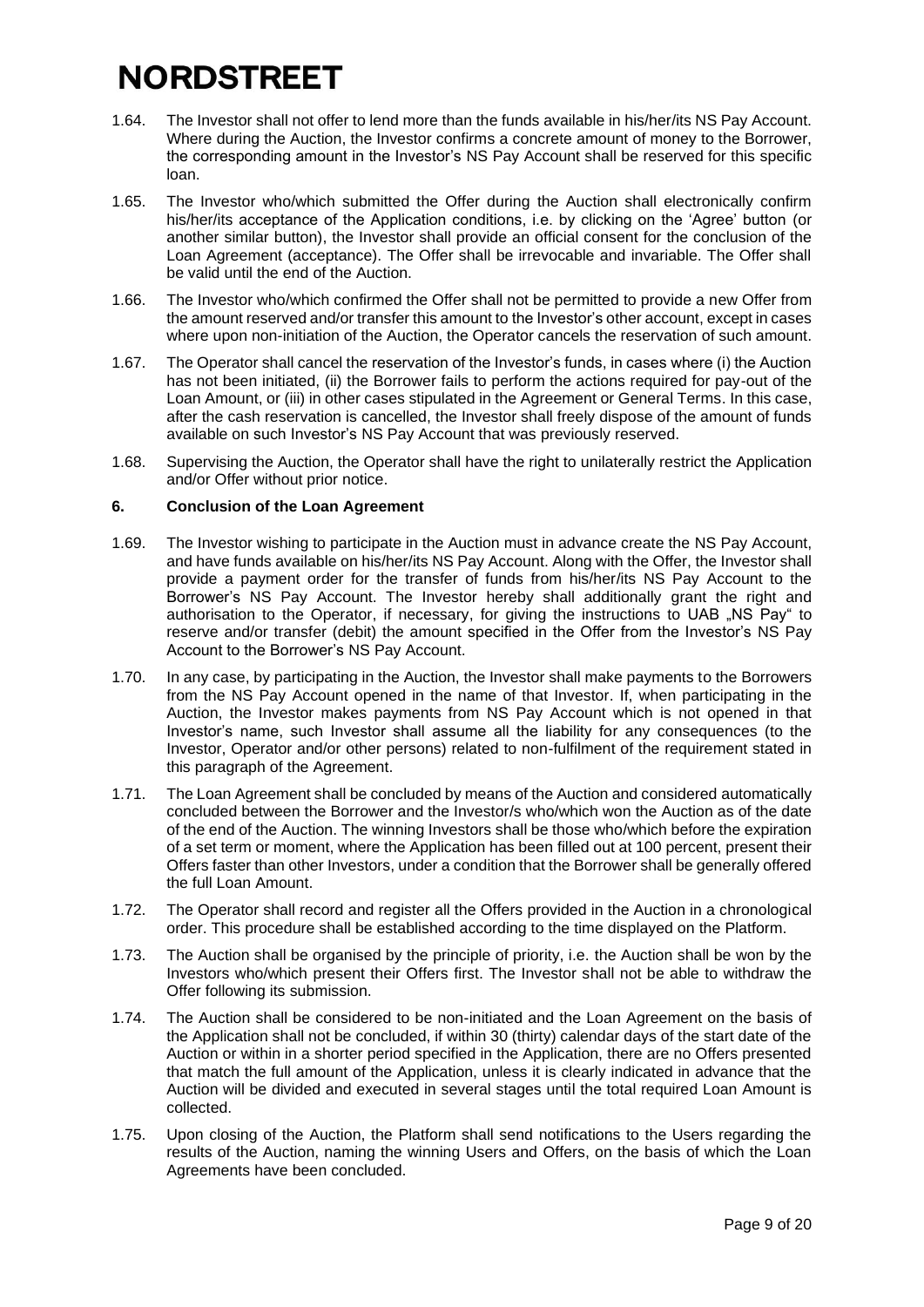- 1.76. Upon closing of the Auction, the Operator shall perform the following actions: (i) attribute a unique identification number to the Loan Agreement and send it to the e-mail address of the Borrower registered in the Operator's database; (ii) obtain from the Borrower all the evidence of due provision of security for the Loan, (iii) make certain that at the time there are no known existing or potential grounds for non-performance or termination of the Loan Agreement, (iv) draw up a relevant Loan repayment schedule for the Borrower, and then (having performed these actions) shall approve debiting of the funds from the Investor's NS Pay Account and crediting them to the Borrower's NS Pay Account no later than on the following business day.
- 1.77. The Investor hereby confirms that the Operator shall have the right and authorisations to give the instructions to UAB "NS Pay" on behalf of the Investor to transfer (debit) the Debt Administration Fee specified in the Offer from the Investor's NS Pay Account to the Borrower's NS Pay Account from the Investor's NS Pay Account to the Operator.
- 1.78. Upon closing of the Auction, the Users shall have the possibility to find out in real time their Loan repayment schedule, payment status, outstanding balance and other information. The Users may be identified by indicating the User names and/or User Codes and/or real names and surnames.

### <span id="page-9-0"></span>**7. Automatic Investment**

- 1.79. The possibility to use the Automatic Investment Function in the Platform may be granted to Funders and using this function take part in Auctions and make Proposals automatically.
- 1.80. The Funders seeking to use the Automatic Investment Function confirm that they agree to the General Provisions of the Automatic Investment Agreement ("**Agreement of the Automatic Investment**") and signs them on their account in the Platform.
- 1.81. By using the Automatic Investment Function, in the Platform, Funders are able to set in advance criteria (e.g. the term of a loan, amount of interest, LTV, class of risk, type of the loan, type of the assurance means, etc.) they want to apply to the Offers made to respective Applications and set the Parameters of such Offers (e.g., the invested amount in one project, the total investment amount, etc.). After publishing the Application meeting the Criteria in the Platform, the Funder takes part in the Auction pursuant to the set Parameters and makes the Offer for such Application automatically.
- 1.82. The Offers submitted by the Funders who use the Automatic Investment Function shall be deemed equal to the Offers submitted in accordance with Clauses [1.69](#page-8-0) – [1.78](#page-9-0) hereto and identical rights and obligations are valid in their regard. Upon making Offers and using this functionality, the funds automatically booked and/or automatically transferred (charged) from the Loan Provider's NS Pay account are for financing a respective Application.
- 1.83. To no extent, the Operator makes decisions to take part in Auctions or submit Offers on behalf of the User. The use of User's Automatic Investment Function is equal to taking part in Auctions, submitting Offers, and conclusion of Loan Agreements without using this function.
- 1.84. Offers made by using the Automatic Investment Function are irreversible and cannot be changed. Using the Automatic Investment Function, the submitted Offer is valid until the end of the Auction.
- 1.85. Other provisions of the use of the Automatic Investment Function are determined in the Agreement of Automatic Investment.

### **8. Partial financing**

- 1.86. Upon submitting of the Application, the User might choose to collect the total required Loan Amount in several stages. In such case upon approval of the Application by the Operator, the Auction shall be divided and executed in several parts, until the total planned Loan Amount is collected. After financing of every stage, the Operator suspends the Auction and on behalf of the Investors enters into the Loan Agreement. In later financing stages the Operator resumes the Auction and allows the Investors to invest in the remaining part of the Loan.
- 1.87. The Investor has a right to invest in the first and later stages of the Auction. All the Investors under the entered Loan Agreements are considered to have the status of creditors with a primary mortgage (or primary property pledge) on pledged assets specified in the Application.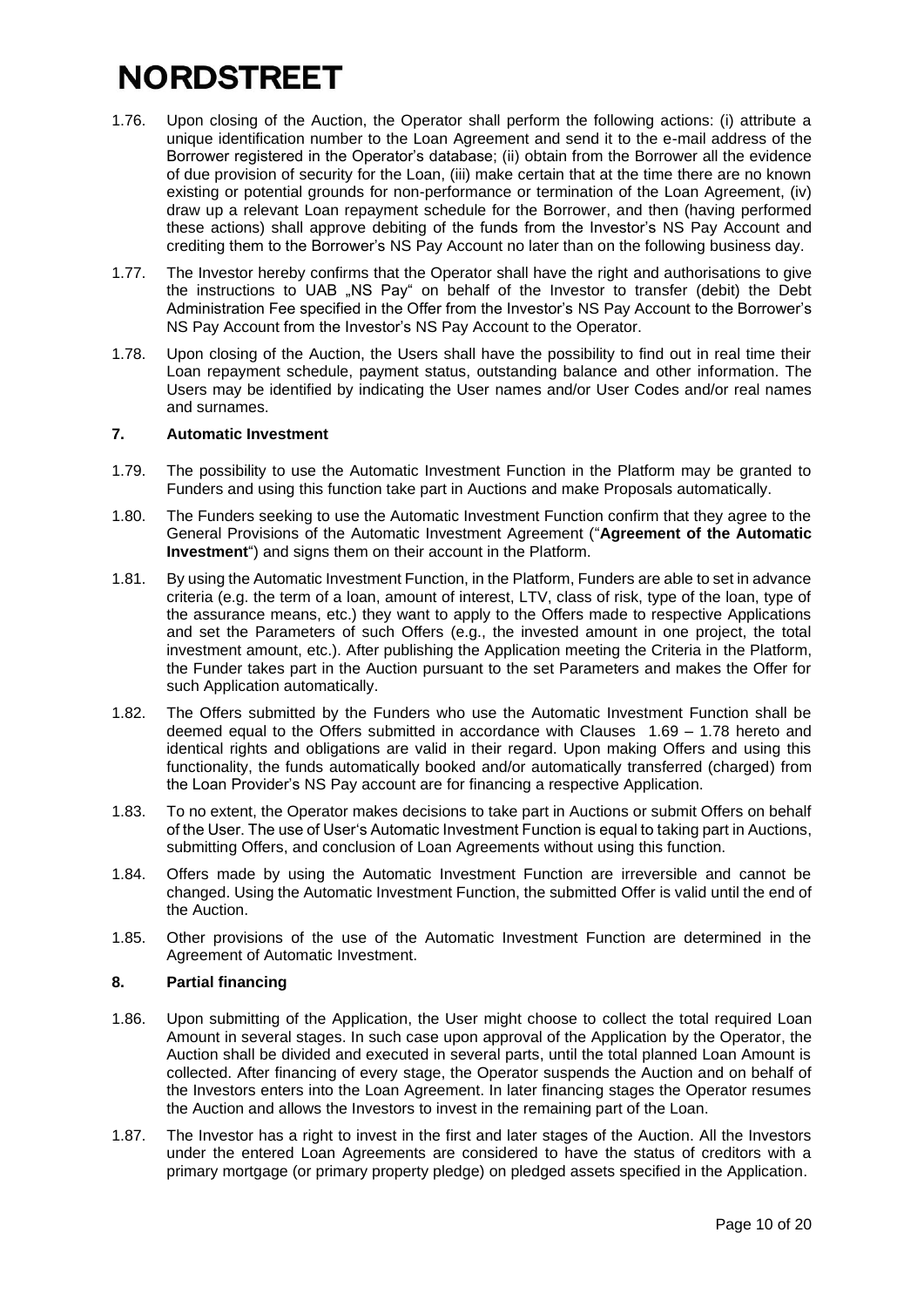1.88. In the event the Borrower is not able to completely collect the planned Loan Amount in one of the financing stages, the remaining part thereof is relocated in the following stage (if it is not the final financing stage), and the Loan Agreement on collected Loan Amount is concluded. If the Borrower is not able to completely collect the planned Loan Amount in the final financing stage, the Loan Agreement is concluded on the amount, which was collected during the final financing stage. In this event the Auction is considered to be successfully completed and the Loan Amount collected during the final financing stage is transferred, and the Loan Agreement with the Borrower is concluded.

### **9. Payments under the Loan Agreement**

- 1.89. The Borrower shall pay the Loan Amount, Interest and other fees according to the approved Loan repayment schedule and Service Rates.
- 1.90. The Interest on the Loan Amount shall be calculated from and including the date of disbursement of the Loan Amount to the Borrower's NS Pay Account or to such other account (or accounts) as notified by the Borrower to the Operator in writing prior to the disbursement of the Loan Amount.
- 1.91. The amount payable by the Borrower shall comprise the following: the Loan Amount to be repaid to the Investors, Interest, penalty charges and other payments openly published on the Platform.
- 1.92. The Borrower shall repay the Loan Amount and pay Interest according to the Loan repayment schedule. All the payments under the Loan Agreement shall be made by the Borrower itself.
- 1.93. Regardless of the requirement for the Borrower to make all the current payments by itself, the Borrower hereby grants the Operator the right and authorisation, if necessary, to give instructions (on behalf of the Borrower) to UAB .NS Pay" to transfer (debit) all the payments (amounts due) to the Lenders from the Borrower's NS Pay Account to the Lenders' NS Pay Accounts and/or transfer (debit) the Operator's fee and/or other payments (amounts) to the Operator from the Borrower's NS Pay Account. If it is necessary to take actions described in this paragraph, the Borrower undertakes to issue a separate document acceptable to UAB .NS Pay" . For the avoidance of any doubts, the possibility to give instructions (on behalf of the Borrower) to UAB "NS Pay" is the Operator's right (but not the obligation), and that does not imply that the Borrower is not obligated to make the current payments in due time and manner itself (independently).
- 1.94. If the funds intended for the Investor or Borrower are transferred to a different account (i.e. not to NS Pay Account), the funds transferred may be subject to the service charges set by NS Pay. Such charges may be deducted from the amount transferred to the Investor or Borrower.
- 1.95. The Borrower undertakes to make each payment when due (in accordance with the Loan Repayment Schedule) and not later than by 5 p.m. on the specified due date (so that the Operator could process the received payment and divide it among the Lenders).
- 1.96. If the Borrower does not pay the amounts payable by the Borrower in due time and manner, this shall mean that the Borrower missed the payment term, in which case the Borrower shall be obliged to pay the penalty charges and/or other fees as set forth in the present Agreement, Service Rates, Loan Agreement or other concluded agreements. The Operator shall not undertake and shall not be obligated (and will only have the right) to debit the amounts payable by the Borrower from the Borrower's NS Pay Account (as described in paragraph 8.5 of this Agreement), and failure or any delay to exercise this right of the Operator shall not release the Borrower from payment of the accrued compensatory interest and/or other amounts related to defective performance of the obligation.
- 1.97. The Interest income earned by the Investors by lending the funds via the Platform shall be taxed and declared in accordance with the procedure set forth in the legal acts. The Operator shall not and may not be held liable for adequate performance of obligations related to taxation of income.
- 1.98. The Borrower shall have the right to repay the outstanding Loan Amount and Interest under the conditions and in the procedure set forth in the General Terms after advance notification to the Operator and upon receipt of the confirmation of the amount payable.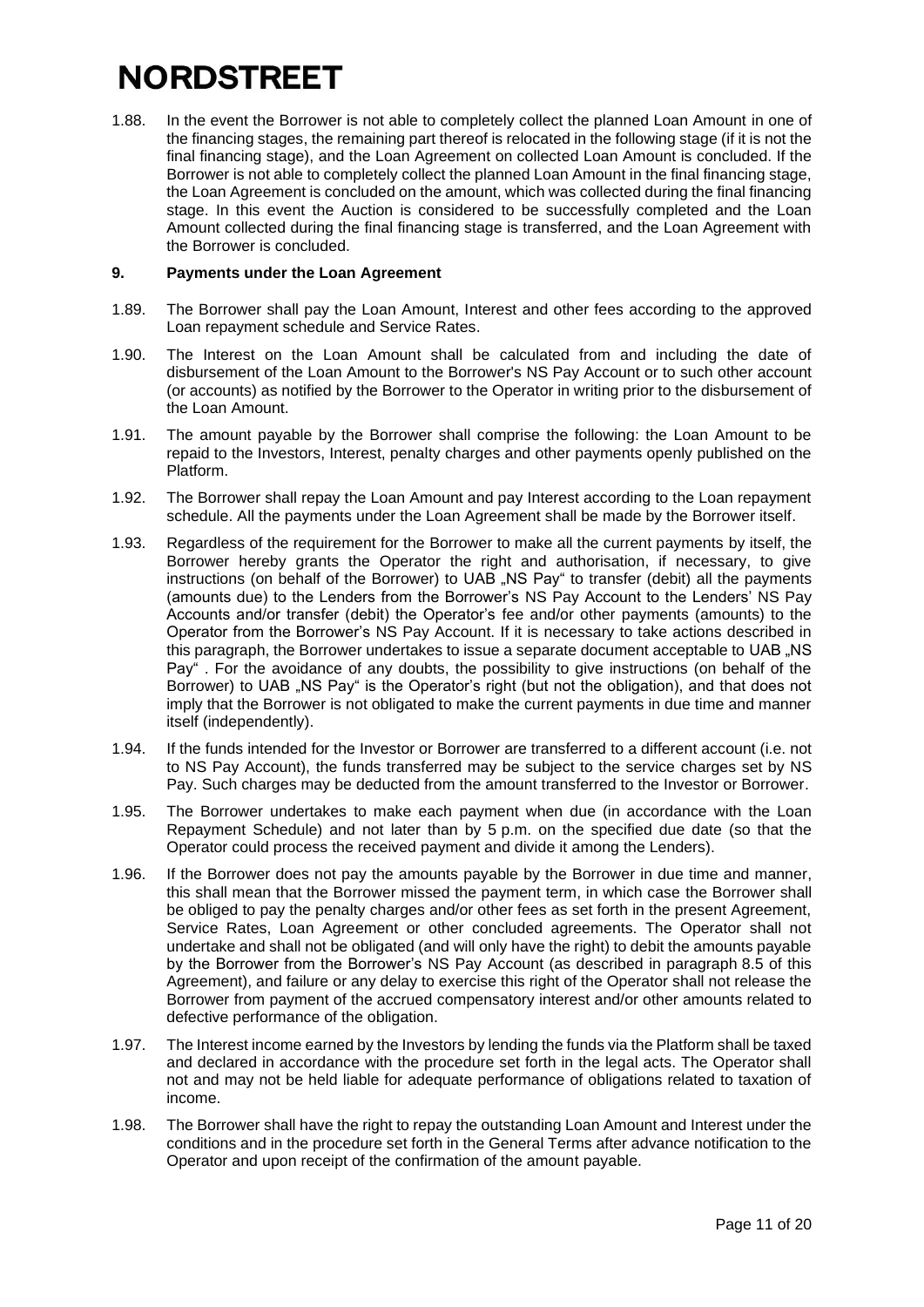- 1.99. If the third parties attempt to make payments instead of the Borrower and the Operator is unable to properly identify these third parties, it shall be considered that the Borrower has failed to fulfil its duties and shall be obliged to pay Interest for the corresponding period and other charges for the delayed performance of financial obligations.
- 1.100. The Borrower may not assign its obligations to the third party without the prior written consent of the Operator.
- 1.101. The Operator acting as an authorised representative of the Investor/s shall have the right to unilaterally and immediately terminate the Loan Agreement and demand payment of the full Loan Amount, Interest and other delayed payments (fine and compensatory interest) indicated in the Loan Agreement and payable on the grounds set out in the legal acts, as well as fees and charges calculated based on the Service Rates, and demand compensation for sustained direct and indirect damages. In cases where the Borrower declares refusal to perform the obligations or maliciously avoids payments, and in cases where the conduct of the Borrower demonstrates any signs of deceit or fraud, the Operator may state a gross violation of the Loan Agreement on the part of the Borrower (material breach). The Operator shall send the notification by e-mail and/or registered mail and/or messenger services to the Borrower to the e-mail address and/or head office address of the Borrower indicated in the Special Terms and Conditions of the Loan Agreement regarding (i) the delayed payment, and (ii) termination of the Loan Agreement. The notification shall be considered to have been delivered in 24 (twentyfour) hours of its dispatch (if sent by e-mail) or on the third business day of dispatch (if sent by registered mail or messenger services).

#### **10. Transfer of the Right of Recourse in the Secondary market**

- 1.102. The Operator may create an opportunity on the Platform for Lenders to transfer their Rights of Recourse in the Secondary market. The Operator does not allow the Users to transfer their Rights of Recourse to other persons outside the Secondary Market (except as provided in this Agreement). The Borrower agrees that the Lender will be able to transfer the Rights of Recourse to another User without the prior consent of the Borrower using the Secondary Market.
- 1.103. Before submitting an application (offer) for the transfer of the Right of Recourse on the Secondary Market or an offer in respect of such an application (acceptance),the Users who seek to transfer their Rights of Recourse in the Secondary Market or to acquire Rights of Recourse held by other Users must agree to the general terms and conditions of the Agreement of Assignment of the Right of Recourse published on the Platform. The Operator has the right to adjust the general terms and conditions of the Agreement of Assignment of the Right of Recourse unilaterally by publishing the new version on the Platform. In such case, the new version of the General Terms and Conditions of the Agreement of Assignment of the Right of Recourse shall apply to those Assignment Transactions concluded on the Secondary Market after the publication and entry into force of this new version of the General Terms and Conditions of the Agreement of Assignment of the Right of Recourse.
- 1.104. In order to transfer the Right of Recourse to a specific Borrower, the User may select the available Right of Recourse to be transferred on the Platform and form an application (offer) for the transfer of the Right of Recourse in respect of it. The formed application (offer) for the transfer of the Right of Recourse is then published in Platform (Secondary market).
- 1.105. The User specifies the price for specific Right of Recourse to be transferred in Secondary market in application for the transfer of the Right of Recourse. This price may be higher or lower than or equal to the nominal value of the Right of Recourse. The Operator has to restrict the limits of pricing of the Right of Recourse transferred on the Secondary Market at its own discretion (i.e., to provide the maximum and minimum possible price ranges, within the scope of which the User may set the transfer price of the Right of Recourse).
- 1.106. The other information on the transferable Rights of Recourse and / or the Loan Agreement (from which the transferable Right of Recourse arises) may be specified in application (offer) for the transfer of the Right of Recourse with transfer price. Before the purchase of transferred Right of Recourse in the Secondary market, the Users of the Platform also have access to information about such Right of Recourse, Borrower related to it and its respective project (for the financing of which the respective Loan Agreement has been concluded). The User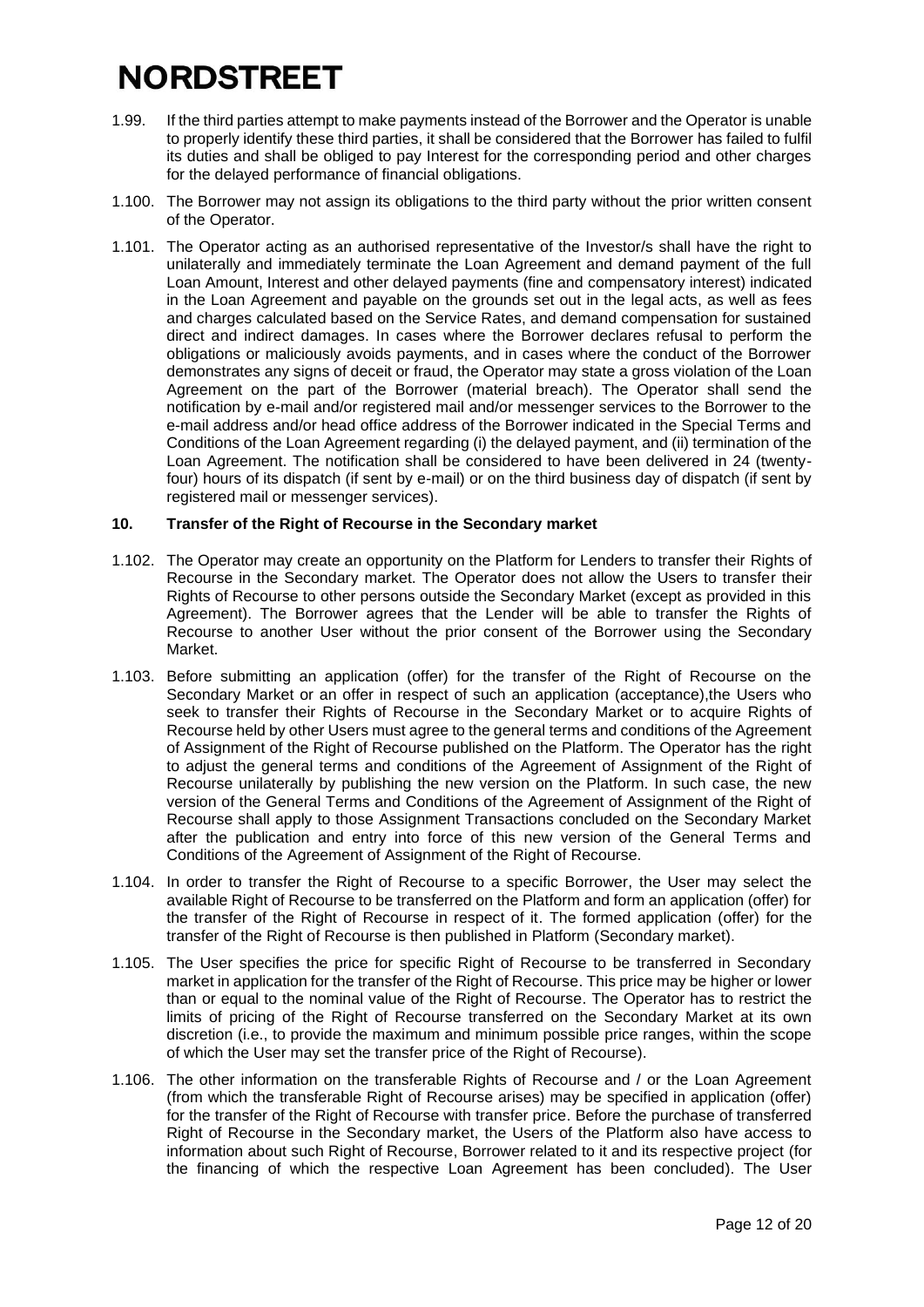purchasing the transferable Right of Recourse in the Secondary Market shall get acquainted with all the information about the Claim published on the Platform on its own initiative, assess it and make a decision to acquire the Right of Recourse transferable on the Secondary Market at its own risk. Neither the User who has transferred the Right of Recourse on the Platform in the Secondary Market nor the Operator shall be liable to the User who has acquired the Right of Recourse in the Secondary Market for the Borrower's default and / or improper performance of its debt obligations.

- 1.107. The Operator shall charge the transferor of the Rights of Recourse a fee for the transfer of the Rights of Recourse (in the Secondary Market) calculated from the nominal value of the Right of Recourse. The Users can be acquainted with the amount of this fee and the calculation procedure in the Service Fees published on the Platform. The assignor of the Right of Recourse must pay this fee at the time of the transfer of the Right of Recourse in the Secondary Market (the Operator has the right to deduct this fee from the price of Right of Recourse transferable received by the assignor of the Right of Recourse).
- 1.108. Platform Users may see other User's applications (offers) for transfer of the Rights of Recourse published in the Secondary market and may submit proposals (acceptances) in respect of applications for transfer of these Rights of Recourse.
- 1.109. The application (offer) for transfer of the Rights of Recourse published in the User's Platform shall be considered as a binding offer to transfer the provided Right of Recourse on the Secondary Market at the specified price and the proposal (acceptance) submitted by User to acquire the Right of Recourse shall be deemed to be a binding acceptance to acquire the Right of Recourse transferable on the Secondary Market at the specified price. If the offer and acceptance provided in the Platform coincide, it is considered that Users concluded an Agreement of Assignment of the Right of Recourse in Platform (Secondary Market). General conditions of Agreement of Assignment of the Right of Recourse are published in a Platform.
- 1.110. The Users shall pay for the Rights of Recourse acquired in the Secondary Market by transferring funds from NS Pay account of the User acquiring the Rights of Recourse to the NS Pay account of the User transferring the Rights of Recourse. After making the payment and transferring the funds to NS Pay account of User who transferred the Rights of Recourse, the Rights of Recourse shall be considered transferred (the moment of transfer of the Right of Recourse). The User who acquires the Right of Recourse must have sufficient funds in his/her personal NS Pay account to pay the purchase price of the Right of Recourse.
- 1.111. The operator has the right to deny the User who does not have NS Pay account opened in his/her name and related to Platform to transfer and (or) acquire the Right of Recourse in Secondary Market.
- 1.112. The User who acquired the Right of Recourse in the Secondary Market becomes a party to the legal relationship of the respective Loan Agreement (from which the Right of Recourse arises) and acquires all rights and obligations of the previous User who transferred the Right of Recourse. The User who acquired the Right of Recourse in the Secondary Market shall also acquire all collaterals related to it.
- 1.113. The Borrowers are informed that the Rights of Recourse arising from the Loan Agreements concluded by them may be transferred to other Users in the Secondary Market. The fact of transfer of the Rights of Recourse in the Secondary Market does not in any way affect the obligations assumed by the Borrower under the Loan Agreement, the fulfilment of these obligations, the method of and (or) the procedure of fulfilment.
- 1.114. In certain cases, the Operator reserves the right to prevent Users from transferring (and) or acquiring Claim Rights on the Secondary Market in its sole discretion. Such cases may include situations where the transferor and (or) transferee of the Rights of Recourse does not properly comply with the requirements for the prevention of money laundering and terrorist financing (for instance, it does not provide the Operator with requested information or documents), when the activities of such Users pose a risk of money laundering and (or) terrorist financing, such Users do not comply with the agreements concluded with the Operator or other Users on the Platform, as well as in other cases of the Operator, when, in the opinion of the Operator, there is a risk of illegal action, non-compliance with the contract, fraud or other risks.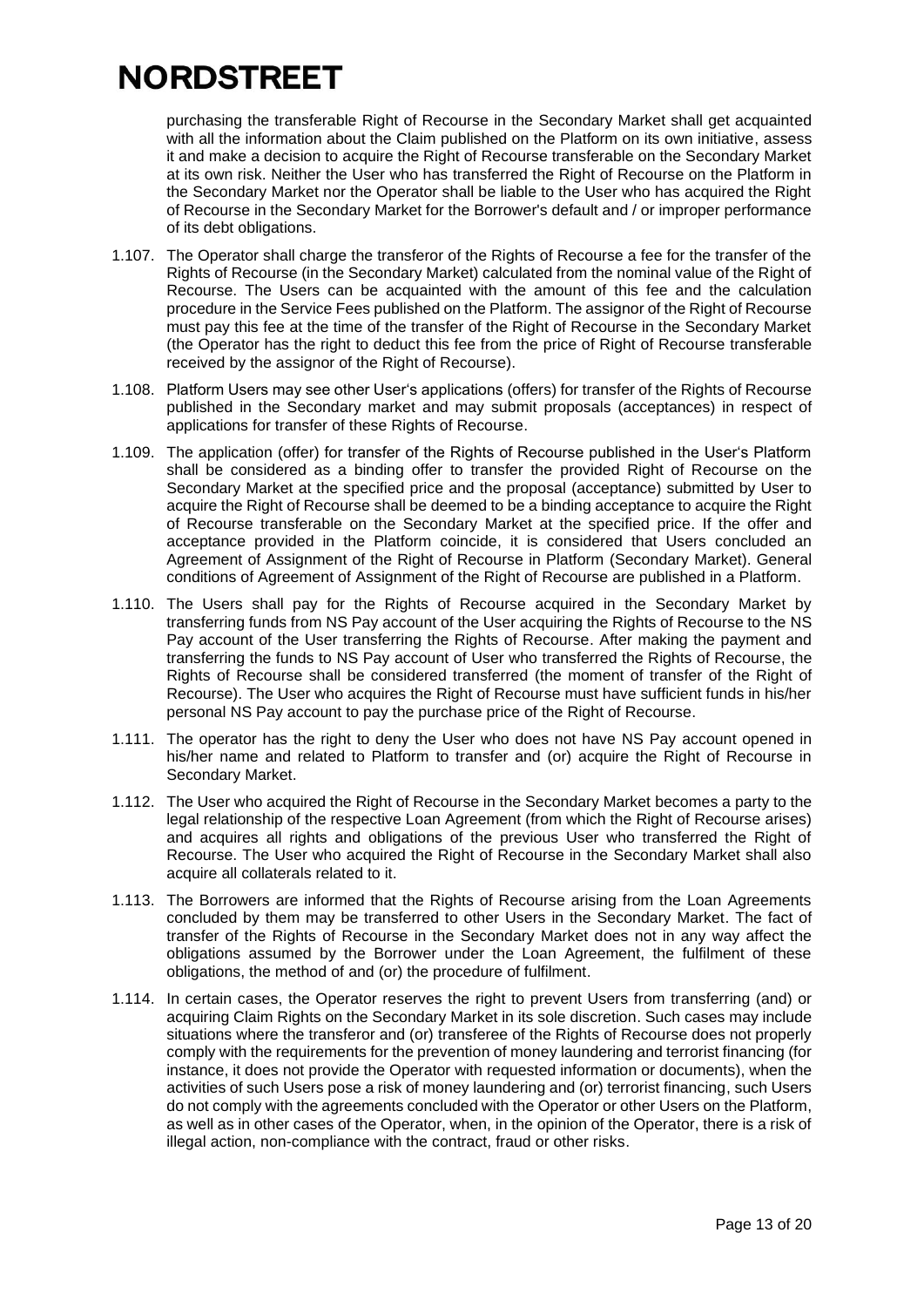- 1.115. The application (offer) for transfer of the Right of Recourse may be published in Secondary Market no more than 14 calendar days (starting from the date of publication in Secondary Market). After the end of this period, the application (offer) for transfer of the Right of Recourse is cancelled and the User must publish the application (offer) for transfer of the Right of Recourse in Secondary Market again.
- 1.116. If, after having published the application (offer) for transfer of the Right of Recourse in Secondary Market, the material circumstances related to the intended transfer of the Right of Recourse change substantially (for instance, the Borrower repays the Loan amount in advance; the nominal amount of the Right of Recourse decreases; Loan Agreement is terminated, etc.) prior to its acceptance (prior to conclusion of Agreement of Assignment of the Right of Recourse), Operator has the right to withdraw such application (offer) for transfer of the Right of Recourse published on the Secondary Market. In such case, the User who wishes to transfer the Right of Recourse in Secondary Market must publish the application (offer) for transfer of the Right of Recourse in Secondary Market again.
- 1.117. The Secondary Market is an additional functionality of the Platform and the Operator seeks to ensure the smooth operation of it. Although, the Operator is not and cannot in any way and to any extent be liable to the Users for the disruption or temporary suspension of the Secondary Market (as additional functionality of Platform) activity (for instance, to improve this functionality), if User will not be able to transfer (or acquire) Rights of Recourse for some time.

#### **11. Investment transfer**

- 1.118. The Operator may provide the Lenders with the opportunity to transfer the Investment on the Platform. During the Investment transfer, the Lender may transfer the Repayable Amount of the Borrower under the previous Loan Agreement (i.e., use it as a new investment) to a new Loan Agreement concluded for refinancing by the same Borrower.
- 1.119. Investment transfer is performed according to the following procedure:
	- 1.119.1. The Borrower shall coordinate the Refinancing Application with the Operator and submit it on the Platform in accordance with the procedure provided for in this Agreement. It aims to conclude a new refinancing Loan Agreement, under which the borrowed funds will be used to refinance the previous Loan Agreement. Lenders who have entered into a previous Loan Agreement with the Borrower may be given the opportunity to make an Investment Transfer, i.e., to use these Repayable amounts to Lenders under the previous Loan Agreement in submitting the offer (acceptance) for new refinancing application.
	- 1.119.2. If the Lender selects the investment transfer, the amount of money committed by the Lender to lend (according to Item 5.19 of Agreement) becomes equal to the amount to be repaid under the previous Loan Agreement (to be refinanced). Accordingly, the funds are not reserved in NS Pay accounts of Lenders in accordance with Item of Agreement.
	- 1.119.3. After the end of the refinancing Auction and the collection of the full amount of the Loan, the refinancing Loan Agreement is concluded. In this case, the Lenders who have entered into this new refinancing agreement and benefited from the transfer of the Investment, shall undertake to lend to the Borrower the Repayable amounts due to them (arising from the previous loan agreement to be refinanced). After the Operator approves the payment of this newly collected refinancing Loan amount (or its part) to NS Pay account of the Lender, the Borrower's obligation to pay the Repayable amounts under the refinanced previous Loan Agreement shall be deemed terminated in respect of the Lenders who have made the transfer of the Investment. These Repayable amounts are transferred to new refinancing Loan (as newly lent amounts) and the Borrower shall calculate the Interest on these transferred Repayable amounts and make other payments specified in the new Refinancing Loan Agreement and its Loan Repayment Schedule.
	- 1.119.4. If the refinancing Auction is completed without collecting the full amount of the refinancing Loan, new refinancing Loan Agreement is not concluded. Also, in cases when the full amount of the refinancing Loan is collected in the refinancing Auction, however, in accordance with the provisions of this Agreement and (or) the Loan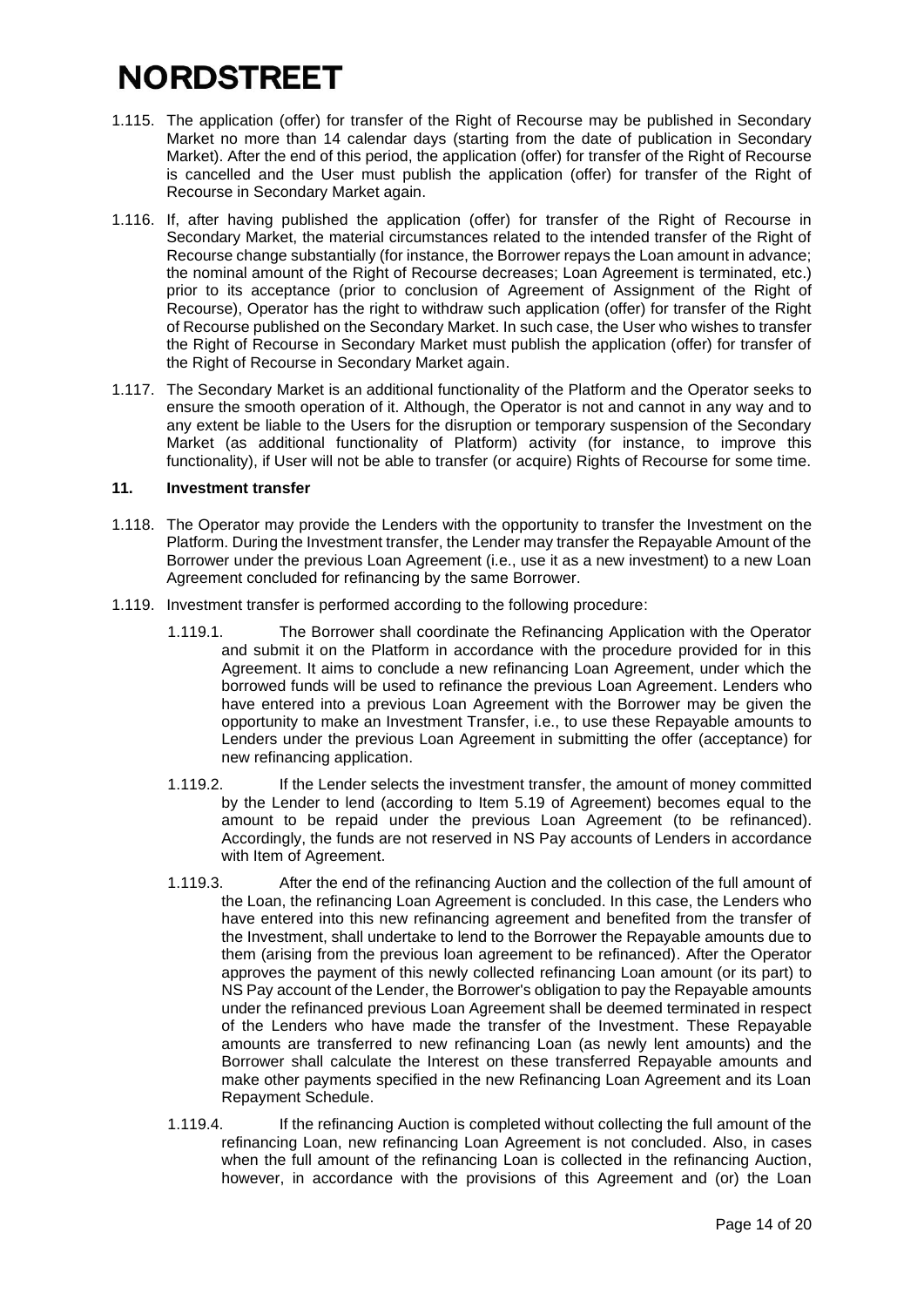Agreement, the collected amount of the Loan cannot be paid to the Borrower, the refinancing Loan Agreement shall be deemed terminated on the grounds provided therein. In both cases, it is considered that the Lenders seeking to make the Investment Transfer failed to do it (i.e., the Investment Transfer was not completed to them) and the Borrower shall continue to fulfil its obligations to them under the terms and procedure of previous Loan Agreement (that was sought to be refinanced).

- 1.120. The Lender may be informed that it is planned to refinance its previously concluded Loan Agreement and that the Lender will be given the opportunity to complete the Investment Transfer in Platform and (or) by email specified by the Lender. In order to make the Investment transfer, the Lender will have to select its investment in Platform account and choose the Investment Transfer option for this investment.
- 1.121. After the selection of Investment transfer by Lender, successful completion of the refinancing Auction, conclusion of new refinancing Loan Agreement and payment of the Refinancing Loan (its part) by the Borrower according to Loan Agreement, the Borrower's obligations to such Lender under the previous (refinanced) Loan Agreement shall terminate. Accordingly, the Repayable Amount due to such Lender under the previous (to be refinanced) Loan Agreement becomes the amount newly lent to the Borrower under the newly concluded refinancing Loan Agreement. Accordingly, the Borrower's obligations to such Lender under the previous (refinanced) Loan Agreement shall terminate.
- 1.122. The Operator shall make the final decision regarding possibility of Investment Transfer functionality in case of specific refinancing Auction.

#### **12. Platform payment system**

- 1.123. The Platform shall manage all the payments and receipts via the NS Pay platform managed by UAB ..NS Pay", where each User must open a NS Pay Account. The funds shall be paid from one NS Pay Account of the User and to another User's NS Pay Account (e.g. from the Lender's NS Pay Account to the Borrower's NS Pay Account, or where the Borrower is repaying the funds, from the Borrower's NS Pay Account to the Investor's NS Pay Account). The funds shall be credited to the Operator's account only in cases where the funds belong to the Operator, i.e. the Operator's fee and other charges.
- 1.124. The Operator shall not be the manager of the funds of the Investor and/or Borrower. The Operator shall only act as an intermediary which is responsible for the technical performance (administration) of the Users' functional instructions and their mutually concluded Loan Agreements, and not for the adoption of the specific decisions.
- 1.125. The Operator shall not be held responsible for the losses incurred by the User, which resulted due to inadequate decision-making on the part of the User and/or incorrect information provided by the Borrower and/or in cases where the User has disclosed and/or lost the unique login information granting access to the Platform, and/or in the event of damages to the system due to the activities of the third party not related to the Operator, the functional crediting and/or debiting operations have been inadequately performed.
- 1.126. The Operator shall not be granted the proprietary rights to the funds available in the User's NS Pay Account, and which are not subject to legal obligations under the valid Loan Agreements and the present Agreement.
- 1.127. All transactions made in the User's NS Pay Account shall be registered in the User's Account and the NS Pay system.
- 1.128. The User shall be obliged to immediately inform the Operator about the funds credited to or transferred (or debited) from the NS Pay Account in error. Where there are insufficient funds available on the NS Pay Account in order to debit the amounts credited in error, the User shall be obliged to return the erroneously credited funds to the NS Pay Account within 5 (five) business days of the request of the Operator. If the User fails, within 5 (five) business days, to repay the funds credited to the User's NS Pay Account in error, the Operator shall retain the right to unilaterally debit this amount from the User's NS Pay Account.
- 1.129. After the Borrowers and/or Investors have made payments, in some cases they also need to be approved (administered) by the Operator. Therefore, it is highly important that the Users make all the payments on time, by the day and hour specified in payment schedules. In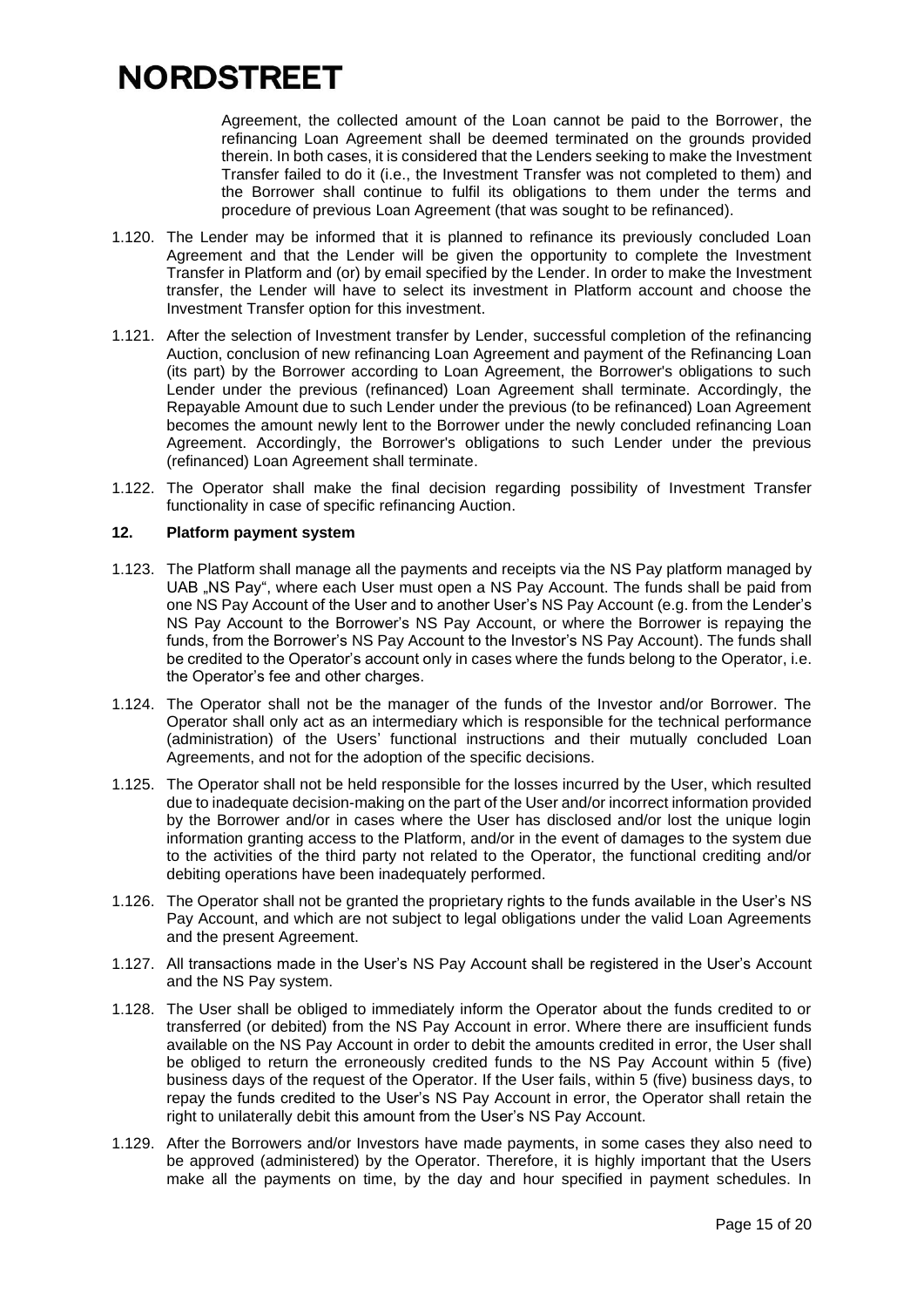exceptional cases (e.g. when a particularly large number of payments is received at the same time or IT systems malfunction), crediting of funds into accounts of Investors and/or Borrowers may be slightly delayed.

### **13. Indebtedness of the User**

- 1.130. The Borrower shall be obliged to perform its obligations under the Loan Agreement in a due and timely manner. The Borrower shall be obliged to additionally pay the penalty charges provided for in the Loan Agreement applicable for the violations thereof, and the fees and charges indicated in the Service Rates.
- 1.131. The Borrower delaying any payments shall be informed of it by e-mail and/or an SMS message. Failure to inform shall not release the Borrower from full discharge of all obligations.
- 1.132. The Operator shall not be responsible for the User's non-performance of obligations, including late payments of the Borrower or the Investor.
- 1.133. The Loan Agreement may be terminated by the unilateral decision of the Operator in cases prescribed by the General Terms of the Loan Agreement and the present Agreement.
- 1.134. The inability of the Borrower to transfer the funds in due time according to the Loan repayment schedule shall mean that the Borrower shall be obliged to make the following additional payments:
	- 1.134.1. the default interest of the delayed Loan Amount and the Compensatory Interest for each day of delay, which shall be owned by the Lenders, as of the first day of delay of the payment;
	- 1.134.2. if the Borrower concluded more than one Loan Agreement on the Platform, while the funds available on the Borrower's NS Pay Account are not sufficient to cover all the amounts payable under the Loan Agreements to the Investors, the lenders' obligations shall be satisfied proportionally to the amounts of the loan provided by the Investors;
	- 1.134.3. the Late Repayment Fee specified in the Service Rates.
- 1.135. The Investor and the Borrower hereby agree and confirm that the Operator may at its own discretion either: (i) subrogate itself to the Rights of Recourse of the Investor/s in the cases set forth in the present Agreement and the Loan Agreement (hereinafter - Automatic subrogation to the Right of Recourse), or (ii) act as the Investors' representative imposing recovery under the Loan Agreement, exercising all the rights granted to the Operator under the Law on Crowdfunding of the Republic of Lithuania and/or other legal acts, and ensure performance of the Loan Agreement and debt recovery when necessary. For these purposes, the Operator shall also be delegated to perform all actions required for due representation of the Investors' interests and administration of debt repayment. Automatic subrogation to the Right of Recourse (with the right of transfer to the third party) shall occur following notification sent by the Operator to the Borrower to the e-mail address and/or by registered mail and/or messenger services to the head office address of the Borrower indicated in the Platform database regarding termination of the Loan Agreement and subrogation to the Right of Recourse. The automatic subrogation to the Right of Recourse shall be performed by using the deferred payment, which means that the Operator will pay to the Investor the price for taking over the Right of Recourse equal to the funds recovered from the Borrower, less the charges specified in the Service Rates, on the Platform (including the User's Account), and separate agreements concluded between the Operator and Investor via the Platform, no later than within 30 calendar days from recovery of the funds. The Borrower hereby confirms that the Lender's entity does not have any essential significance to the Borrower. In all cases of the Operator's subrogation to the Rights of Recourse, all the performance guarantees shall also be transferred, including but not limited to the right to mortgage and (or) pledge.
- 1.136. The Operator shall have the right to transfer the recovery from the Borrower to the debt collection companies selected by the Operator, and in this case, the Borrower shall be obliged to compensate the applicable recovery fee and/or bear all other expenses incurred by the Operator or the debt collection company in relation to such subrogation.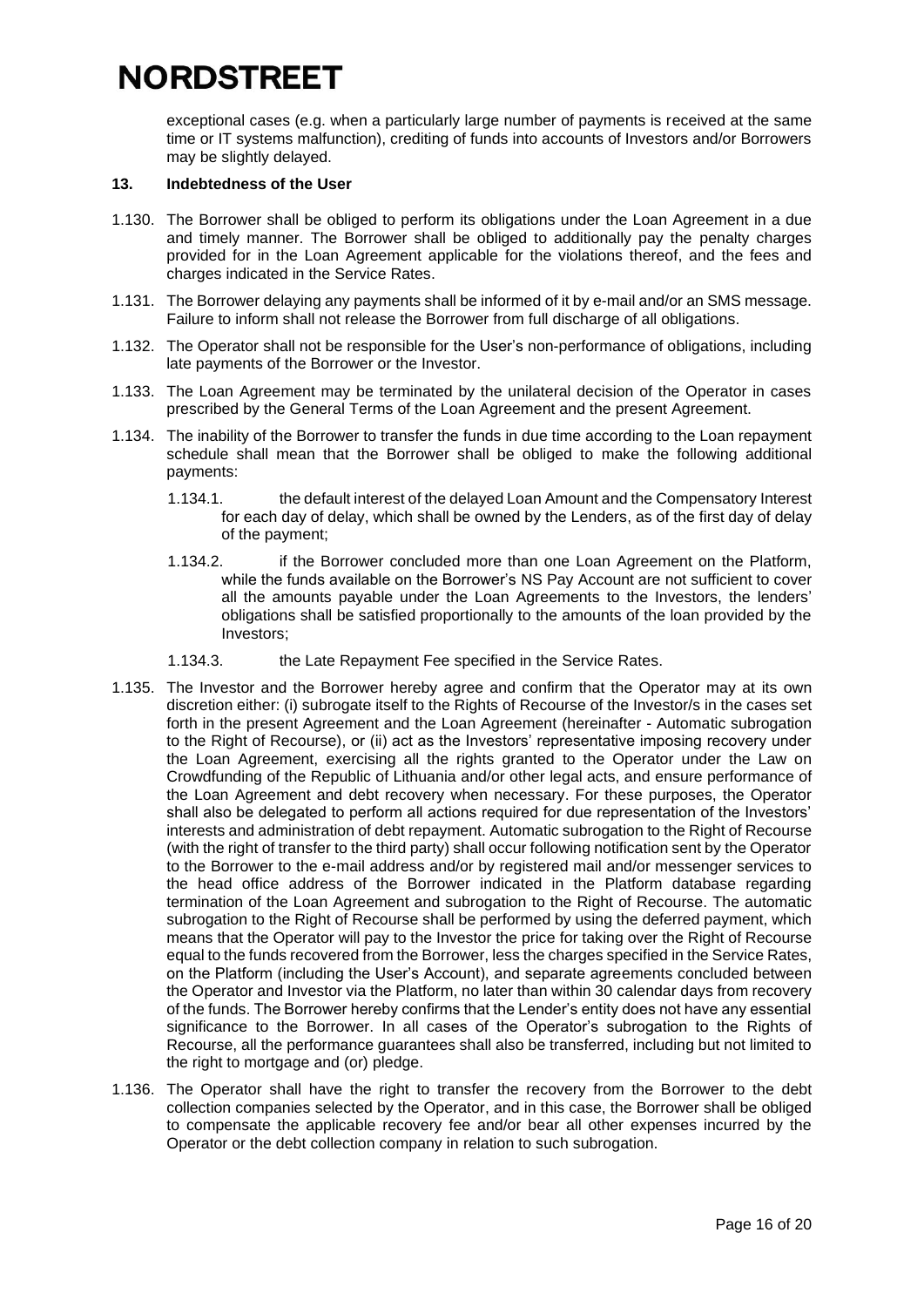- 1.137. Upon Automatic subrogation to the Right of Recourse, the Operator shall act as a reasonable creditor and make all efforts to recover the debt, however, the Operator shall be liable to the Investor neither individually, nor jointly or subsidiary with the Borrower for recovery of the debt and amount it will succeed to recover. The Investor hereby agrees and confirms the above, and acknowledges its understanding and awareness of the assumed risks of lending.
- 1.138. Acting as the representative of the Investors (i.e. creditors), the Operator shall have all the rights and duties provided for in the Law on Crowdfunding of the Republic of Lithuania, the Civil Code of the Republic of Lithuania and other legal acts, and for these purposes it shall not be required to conclude a separate authorisation or another document of an equivalent content.
- 1.139. The Borrower shall have the right to contact the Operator in writing and the latter shall be entitled to adjust the Loan repayment schedule in the cases and procedure provided for in the Loan Agreement.
- 1.140. Upon receipt of the funds from the Borrower, the obligations of the latter in relation to the delayed payments shall be debited in the following sequence:
- 1.140.1. First payments due to the Operator according to the Service Fees approved by the Operator and agreements concluded between the Operator and the Borrower (if several fees are payable to the Operator, the sequence of their payment shall be at the discretion of the Operator);
- 1.140.2. Second compensatory interest and/or penalties due to the Investors;
- 1.140.3. Third Interest doe to the Investors;
- 1.140.4. Fourth the Loan amount granted by the Investors;
- 1.140.5. In cases where the obligation was transferred as an enforced recovery, first to be compensated shall be the expenses incurred by the Operator in related to such recovery (expenses on the executive endorsement, order for payment (writ of execution), correspondence, payments for debt recovery services, stamp duty, court expenses, etc.).
- 1.141. The Investor shall pay to the Operator the Debt Administration Fee, which is equal to 0.2% of the amount the due date of which has been missed under the Loan repayment schedule. The Debt Administration Fee shall be paid for every due calendar day indicated in the Loan repayment schedule until the Borrower fully settles up with the Investors.
- 1.142. The Debt Administration Fee shall be paid only upon recovery of compensatory interest (or part thereof) from the Borrower under the Loan Agreement (including when the Borrower pays the compensatory interest (or part thereof) after receipt of request from the Operator and in other cases).
- 1.143. The Debt Administration Fee shall be paid at the moment of distribution of compensatory interest under the Loan Agreement. Under this Agreement, the Investor grants the right and authorisation to the Operator to submit the order to UAB "NS Pay", on behalf of the Investor to transfer Debt Administration Fee to the Operator. After payment of the Debt Administration Fee, the invoice with applied amount of Debt Administration Fee and confirmation on its payment is placed in the Investor's Account. The Investor hereby grants the Operator the right and authorisation to submit the order to UAB ..NS Pay" on behalf of the Investor to transfer (deduct) Debt Administration Fee from the Investor's NS Pay Account to the Operator.
- 1.144. Each time when the Borrower delays to make a current payment in due time and manner, the one-off Late Repayment Fee shall be payable to the Operator.

### **14. Pricing**

- 1.145. The fees charged by the financial institutions chosen by the User for transfer of funds between the User's bank account and the User's NS Pay Account shall be borne by the User.
- 1.146. Fees for verification of the Borrower, its members, management and property shall be applicable to the Borrower according to the Service Rates valid at the time.
- 1.147. The Borrower shall pay the fees charged due to payment delays of the Loan Amount as specified in the terms and conditions of the present Agreement and the Loan Agreement.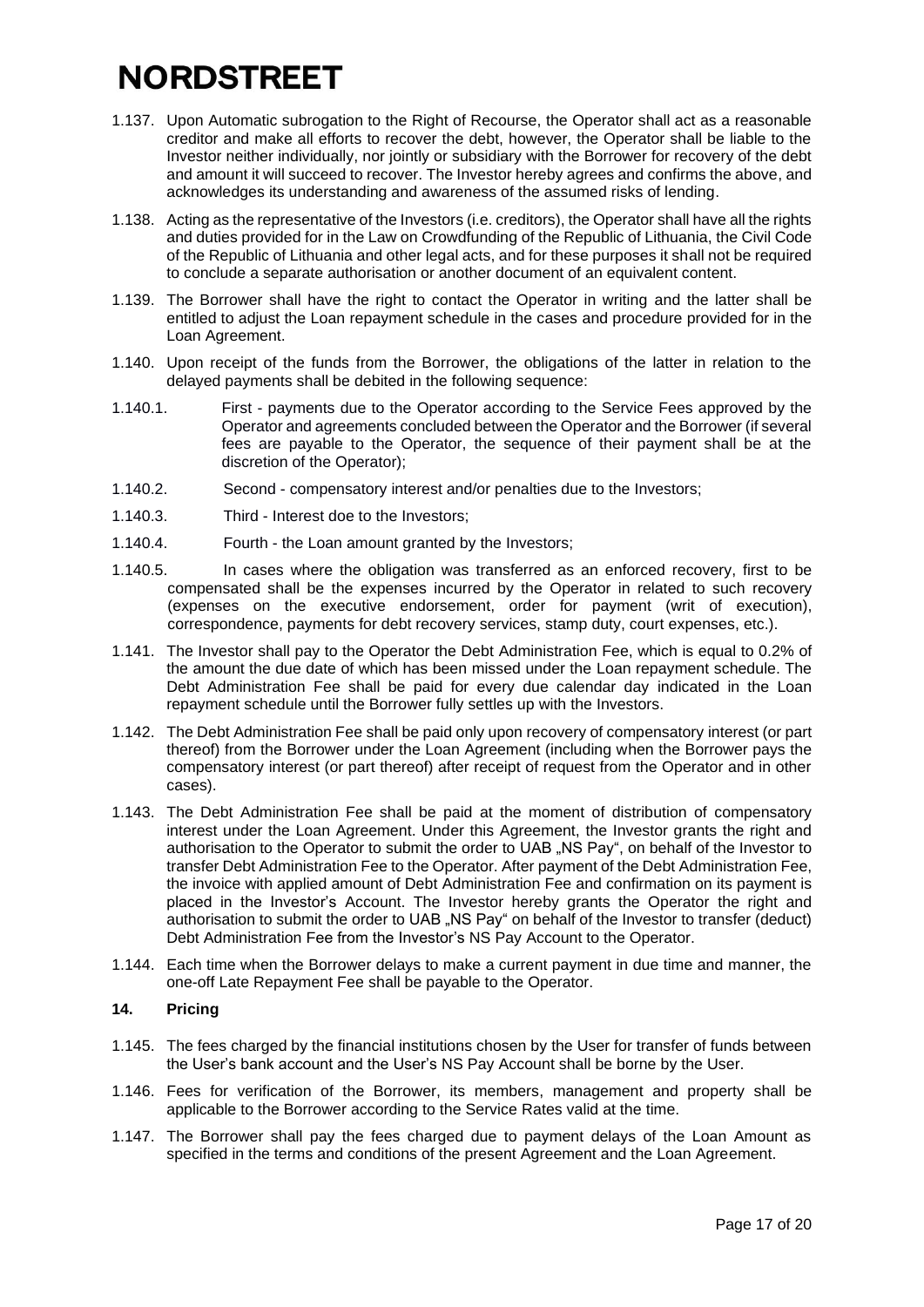- 1.148. All fees and costs payable by the User shall be available on the Platform (including the User's Account) in the Services Rates and other charges valid at the time as well as separate agreements concluded between the Operator and User. The User shall agree with this procedure for establishment of the amount of penalty charges, and hereby agrees that it shall be compared to a written agreement between the User and the Operator.
- 1.149. The Borrower shall pay to the Operator a one-off Operator's Fee.
- 1.150. If the payment day of the loan repayment instalments and other payments due by the Borrower falls on the official day off or public holiday, the payment day shall be considered to be the following business day.
- 1.151. The Operator shall have the right to organise, at its own initiative, various additional campaigns to promote the Users' more active involvement in crowdfunding activities on the Platform. Conditions and procedure of such potential campaigns shall be unilaterally defined by the Operator. The Users will be informed of the active campaigns on the Platform and/or by the email address submitted by the Users.

### **15. Limitation of the Operator's liability**

- 1.152. The Operator shall not be held responsible for the following:
	- 1.152.1. correctness and validity of data provided by the User to the Operator and other Users, and the information added to the Platform content by the Users;
	- 1.152.2. actions and/or omissions of UAB "NS Pay", the administrator of the Users' Accounts;
	- 1.152.3. unlawful conduct on behalf of the User and performance of obligations under the Agreement and/or Loan Agreement;
	- 1.152.4. validity and lawfulness of the Loan Agreements and other transactions concluded on the Platform;
	- 1.152.5. any losses, if such were incurred due to the force majeure circumstances, including those resulting from the actions of the third parties, malfunctioning of transmission of communication messages, exchange of electronic data and payment systems, or other circumstances beyond the control of the Operator.
- 1.153. The Users shall conclude the Loan Agreements on the Platform directly with other Users by their own will and at their own risk, and act as the party to the agreements.
- 1.154. The Operator shall be the party to the Loan Agreement in accordance with its terms and conditions, i.e. shall not be responsible for lending and repayments, but authorised to perform only the specific functions provided for in the Loan Agreement and the present Agreement.
- 1.155. The Users shall assume the risk and liability by using the agreement templates provided on the Platform, and must inform the Operator, without delay, of any inaccuracies or inconsistencies they have identified.
- 1.156. The Operator shall not be held responsible for the obligations which might arise to the Borrower and/or Investor in accordance with the legal acts in force when concluding the Loan Agreement via the Platform and/or during its performance.

### **16. Insolvency of the Operator**

- 1.157. Upon initiation of the Operator's bankruptcy or restructuring proceedings, all Auctions shall be suspended and no new Loan Agreements shall be concluded.
- 1.158. All information necessary for the due performance of the valid Loan Agreements, ensuring continuity of the pending recovery and other activities required to guarantee proper legal relations shall be made available to the bankruptcy or restructuring administrator or another authorised person.
- 1.159. The bankruptcy of the Operator shall not have any influence on the Loan Agreements concluded between the Users, and they shall continue to be effective. The recovery under the Operator's liabilities may not be directed towards the Loan Amounts.

#### **17. Personal data of the User**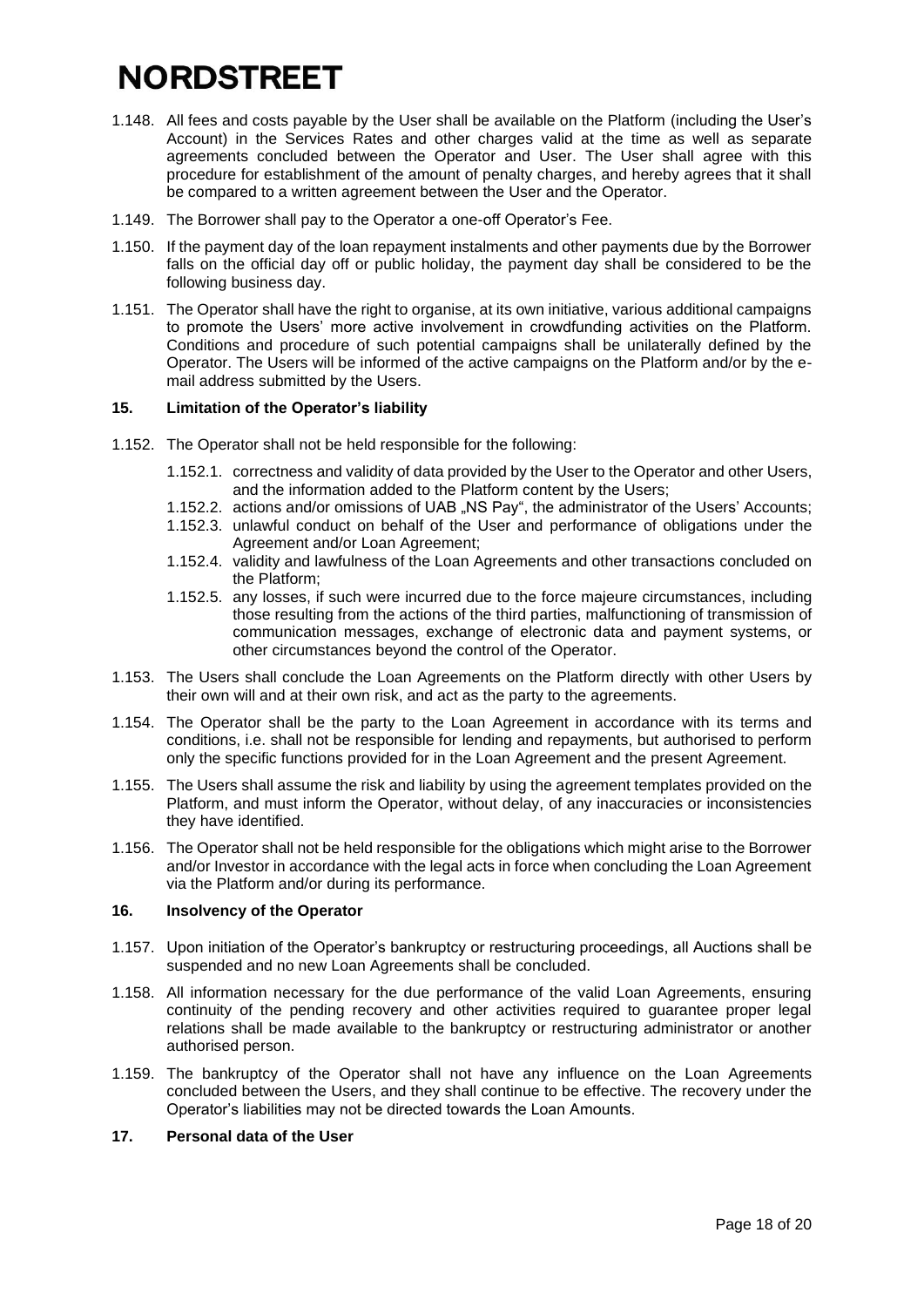- 1.160. The Operator shall process the personal data concerning the User for the purposes and on the grounds stated in the Platform [Privacy](https://nordstreet.com/privacy-policy) Policy.
- 1.161. By entering into this Agreement, the User shall also grant the right to the Operator to process the User's personal data for the purposes and in the scope specified in the Agreement and the User's Loan Agreement, as well as on the grounds and in the manner provided for in the legal acts. If necessary, the Operator may request such written consent to be also provided by the User's managers and/or members. The rules applicable to the processing of personal data of these individuals shall be the same as those applicable to the User.
- 1.162. The User hereby guarantees that all the data provided to the Operator during the use of services rendered by the latter are correct.
- 1.163. The User who/which provided misleading information shall be liable for the damages incurred by the Operator and/or other Users due to this information, including the cases were the Users conclude an agreement with the User having provided such misleading information on the basis of the assumption that this information is accurate.
- 1.164. The Borrower shall be obliged to provide information requested by the Operator, which is necessary for the establishment of the Borrower's financial position and/or determination of the value of the guarantee of performance and/or carrying out of the Operator's functions and/or proper compliance with the requirements for prevention of money laundering and terrorist financing.
- 1.165. The User is aware and understands that the Loan Agreement is concluded between the Borrower/s and the Investor/s. Pursuant to this provision, the Investor/s shall be able to see the Borrowers' name and entity registration numbers, and the Borrower/s shall be able to see the Investors' names, surnames and/or corporate names, as well as the registration number or personal ID number. The Users shall agree and not object that these data are accessible to the parties to the Loan Agreement.
- 1.166. The User shall be obliged not to disclose, without a prior written consent of the Operator, to any third parties (except for: (i) professional advisers being subject to the professional secrecy requirement under legal acts; (ii) the cases stated in the legal acts) any information received during performance of the Loan Agreement, including the information pertaining to the other party to the Loan Agreement, such as name, surname, personal ID number, sum of the Loan Amount, Interest rate, term of the Loan Agreement, amounts transferred by a certain Investor, committed violations of the Loan Agreement, schedule for repayment of the Loan Amount, ongoing enforced recovery, etc. The person who violates this confidentiality obligation shall be obliged to pay to the aggrieved party a fine in the amount of 15 (fifteen) percent of the Loan Amount and to pay a fine to the Operator in the amount of 15 (fifteen) percent of the borrowed / lent amount of the loan (which the Parties shall consider the minimum damages of the Operator and the User/s) and to compensate for all direct and indirect damages, if such have not been covered by the fine.
- 1.167. The Investor and the Borrower shall not have the right to use the information specified in Clause 16 of this Agreement in order to meet their other needs, including but not limited to the purposes of obtaining the deferment of a certain share of the Loan or early repayment, proposing other services, etc.

### **18. Final provisions**

- 1.168. The Parties hereby agree that the Operator shall participate in the present Agreement and the Loan Agreement not as a party to the loan obligation, but as an entity performing the administration of the Platform and/or functions of administration of the Loan Agreement.
- 1.169. The Operator shall have the right to unilaterally modify the present Agreement (also including the published Service Rates), and announce the changes on the Platform. In the event of material change of the Agreement, the Operator shall inform every User about the occurred modification to its provided e-mail address. The User shall have a right to disagree to material change and terminate this Agreement by notifying the Operator separately via e-mail. Such termination does not have any legal effect on User's rights and obligations under this Agreement with respect to such Loan Agreements which were concluded before termination of this Agreement. The modifications to the Agreement shall come into effect on the date of their publication on the Platform or after the term indicated in the e-mail and be binding to all the Users who use the Platform and all transactions concluded via the Platform. The Operator shall have a right to unilaterally decide on every given case whether the respective modification is material.